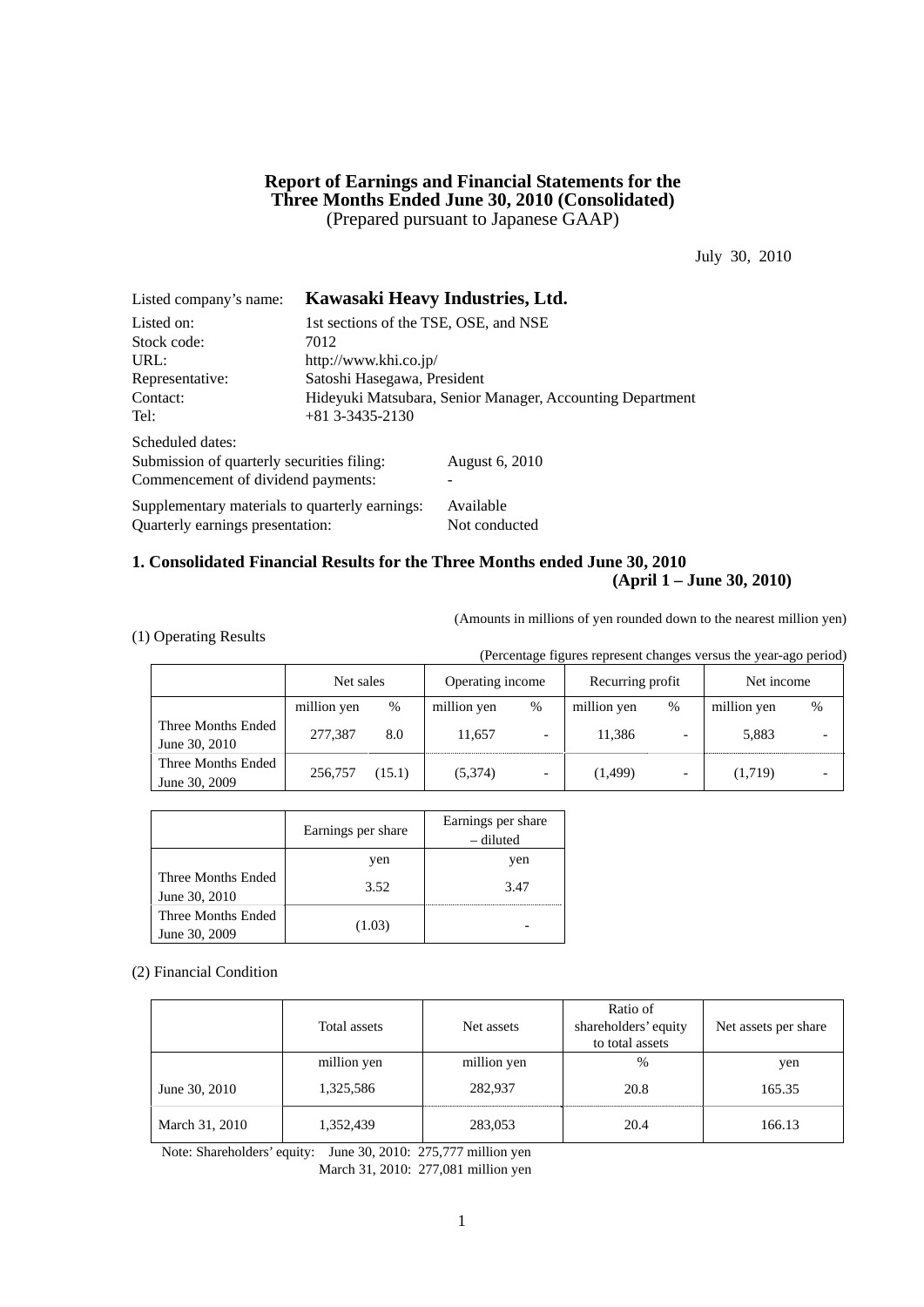## **2. Dividends**

|                                          |                          | Dividend per share                                |                          |      |           |  |  |  |
|------------------------------------------|--------------------------|---------------------------------------------------|--------------------------|------|-----------|--|--|--|
|                                          | End of first             | End of third<br>End of financial<br>End of second |                          |      |           |  |  |  |
| Record date or term                      | quarter                  | quarter                                           | quarter                  | vear | Full year |  |  |  |
|                                          | yen                      | yen                                               | yen                      | yen  | yen       |  |  |  |
| Year ended<br>March 31, 2010             | $\overline{\phantom{0}}$ | 0.00                                              | $\overline{\phantom{0}}$ | 3.00 | 3.00      |  |  |  |
| Year ending<br>March 31, 2011            |                          |                                                   |                          |      |           |  |  |  |
| Year ending March<br>31, 2011 (forecast) |                          | 0.00                                              |                          | 3.00 | 3.00      |  |  |  |

Note: Revision of dividend forecast during the three months ended June 30, 2010: None

## **3. Forecast of Consolidated Earnings for the Year Ending March 31, 2011 (April 1, 2010 – March 31, 2011)**

(Percentage figures represent changes versus the year-ago period)

|                                                   | ---------<br>-- --- - - -- <i>- - -</i> / |      |                  |   |                  |       |             |   |                       |
|---------------------------------------------------|-------------------------------------------|------|------------------|---|------------------|-------|-------------|---|-----------------------|
|                                                   | Net sales                                 |      | Operating income |   | Recurring profit |       | Net income  |   | Earnings per<br>share |
|                                                   | million yen                               | %    | million yen      | % | million yen      | %     | million yen | % | yen                   |
| For six months<br>ending<br>September 30,<br>2010 | 580,000                                   | 12.3 | 15,000           |   | 14,000           |       | 7.000       |   | 4.19                  |
| Full year                                         | 1,280,000                                 | 9.0  | 32,000           |   | 32,000           | 123.8 | 20,000      |   | 11.99                 |

Note: Revision of earnings forecast during the three months ended June 30, 2010: Yes

## **4. Other Information**

For further details, see "Other Information" on page 9 in the Accompanying Materials.

- 1) Changes in material subsidiaries during the period: None
	- \*This refers to additions and removals of material subsidiaries to and from the consolidated group during the period.
- 2) Use of simplified accounting methods and specific accounting methods: Yes

\*This refers to the use of simplified accounting methods and accounting methods specific to the preparation of quarterly consolidated financial statements.

- 3) Changes in accounting principles, procedures, and methods of disclosure
	- (1) Changes in accord with revisions to accounting standards: Yes
	- (2) Changes other than the above: None
	- \*This refers to changes in accounting principles, procedures, and methods of disclosure used in the preparation of quarterly consolidated financial statements.

4) Number of shares issued and outstanding (common stock)

(1) Number of shares issued as of period-end (including treasury stock)

| June 30, 2010:  | 1,669,629,122 shares |
|-----------------|----------------------|
| March 31, 2010: | 1,669,629,122 shares |

(2) Number of shares held in treasury as of period-end June 30, 2010: 1,795,639 shares March 31, 2010: 1.780,388 shares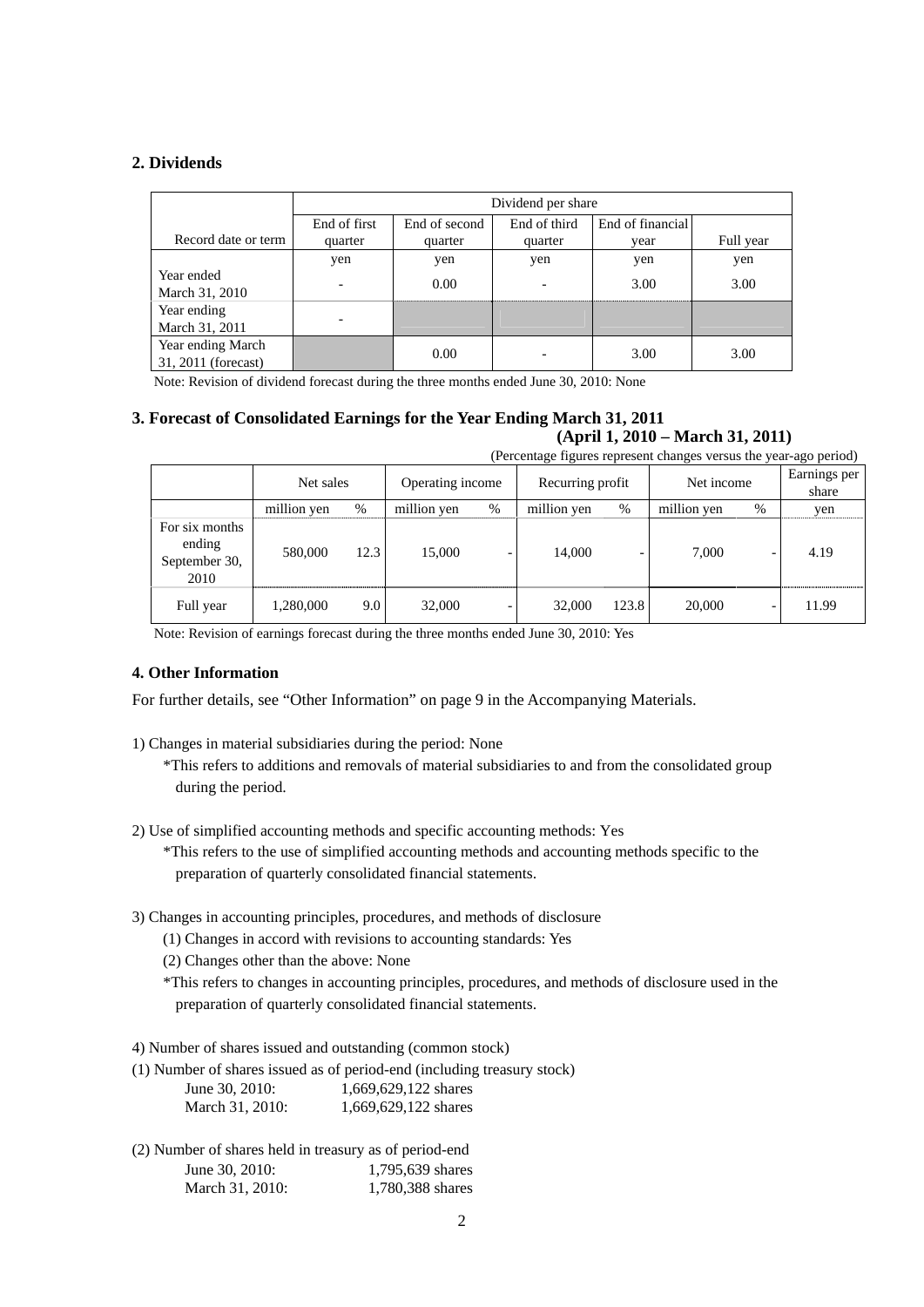(3) Average number of shares during respective periods Three months ended June 30, 2010: 1,667,836,934 shares Three months ended June 30, 2009: 1,668,223,431 shares

## **Quarterly review status**

This report is exempt from the quarterly review of accounts conducted in accord with Japan's Financial Instruments and Exchange Act. As of this report's publication, the quarterly review of the quarterly financial results had not been completed.

### **\*Appropriate Use of Financial Forecasts and Other Important Matters**

## *Forward-Looking Statements*

These materials contain various forward-looking statements and other forecasts regarding performance and other matters. Such statements are based on information available at the time of preparation. Actual results may differ from those expressed or implied by forward-looking statements due to a range of factors. For assumptions underlying earnings forecasts and other information regarding the use of such forecasts, refer to "Consolidated Earnings Outlook" on page 8 in the Accompanying Materials.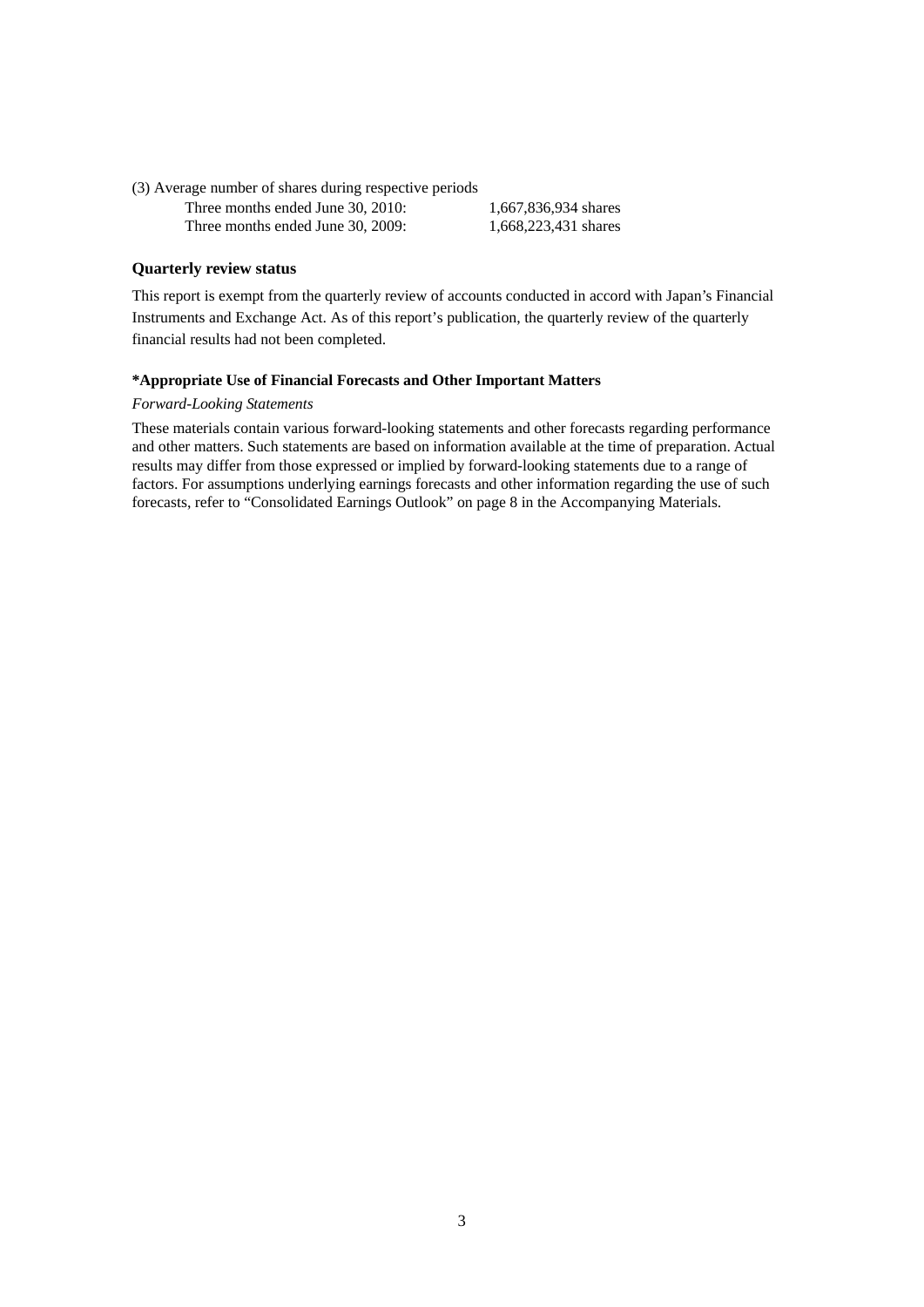# **Accompanying Materials – Contents**

| 1. Qualitative Information and Financial Statements                                     | 5  |
|-----------------------------------------------------------------------------------------|----|
| (1) Consolidated operating results                                                      | 5  |
| (2) Consolidated financial position                                                     | 8  |
| (3) Consolidated earnings outlook                                                       | 8  |
| 2. Other Information                                                                    | 9  |
| (1) Overview of changes in material subsidiaries                                        | 9  |
| (2) Overview of simplified accounting methods and specific accounting methods           | 9  |
| (3) Overview of changes in accounting principles, procedures, and methods of disclosure | 10 |
| 3. Consolidated Financial Statements                                                    | 11 |
| (1) Consolidated balance sheets                                                         | 11 |
| (2) Consolidated statements of income                                                   | 13 |
| (3) Consolidated cash flow statements                                                   | 14 |
| (4) Notes on the going-concern assumption                                               | 15 |
| (5) Segment information                                                                 | 15 |
| (6) Notes on significant changes in the amount of shareholders' equity                  | 19 |
| 4. Supplementary Information                                                            | 20 |
| (1) Orders and sales                                                                    | 20 |
| (2) Net sales by geographic area                                                        | 21 |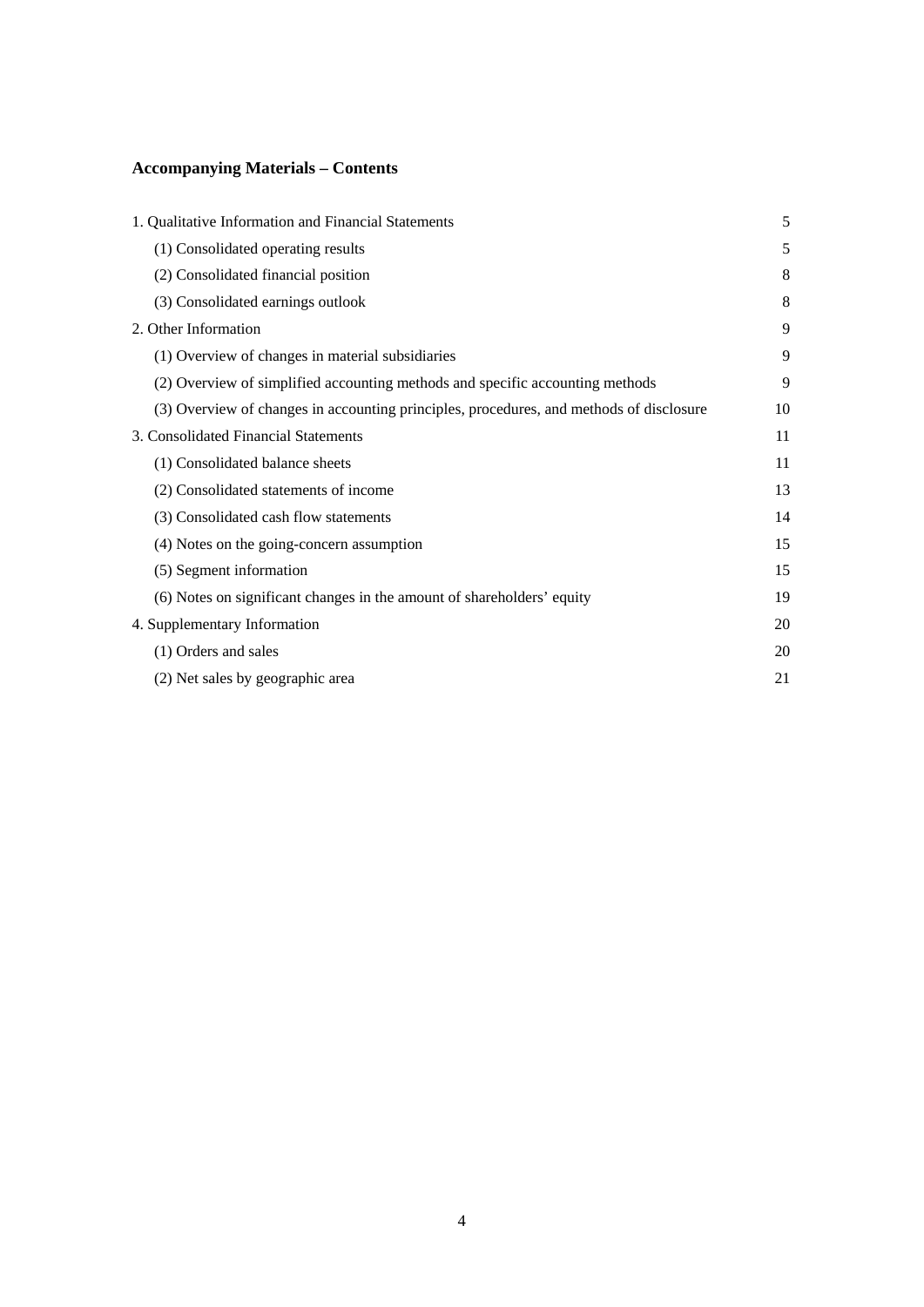## **1. Qualitative Information and Financial Statements**

### **(1) Consolidated operating results**

In the three months to June 30, 2010 (first quarter of the fiscal year ending March 31, 2011), the Japanese economy continued to recover from the recession ensuing from Lehman's fall, even showing signs of self-sustaining recovery. Nonetheless, the KHI Group continued to face an adverse operating environment, notably in the form of yen appreciation against the US dollar.

Overseas, some emerging market economies exhibited robust growth. In the US, however, the economic outlook remained murky. The global outlook was further clouded by unresolved concerns about sovereign default in certain European countries.

Although the Group's businesses remained under pressure from stiff headwinds against such a backdrop, nearly all of them reported improved performance. All business segments except Shipbuilding and Gas Turbines & Machinery saw growth in orders received, with the Rolling Stock and Aerospace segments winning large orders. Orders received grew on an aggregate basis also. Overall sales also grew despite sales declines in the Shipbuilding and Rolling Stock segments. Profits grew across all segments except Rolling Stock, largely by virtue of sales growth combined with fixed-cost cutting.

Relative to the year-earlier quarter, the Group's consolidated orders received increased ¥137.7 billion to ¥329.4 billion while consolidated net sales grew ¥20.6 billion to ¥277.3 billion. The Group earned quarterly operating income of ¥11.6 billion, recurring profit of ¥11.3 billion, and net income of ¥5.8 billion, which respectively represent improvements of ¥17.0 billion, ¥12.8 billion, and ¥7.6 billion from the year-earlier quarter's operating, recurring, and net losses.

Segment information for the fiscal first quarter is summarized below.

#### **Segment Information**

Effective from the first quarter of the current fiscal year, the Group adopted the Accounting Standards Board of Japan's *Accounting Standard for Disclosures about Segments of an Enterprise and Related Information* and associated guidance. The Group also changed the names of its Consumer Products & Machinery segment and Hydraulic Machinery segment to the Motorcycle & Engine segment and Precision Machinery segment, respectively, in conjunction with the April 2010 adoption of new industry segmentation for internal reporting. Additionally, the crushing machinery business—previously part of the Rolling Stock segment—and the industrial robot business—previously part of the Consumer Products & Machinery segment—were respectively transplanted to the Plant & Infrastructure Engineering segment and Precision Machinery segment effective from April 2010.

To reflect this change, the previous fiscal year's first-quarter figures for net sales, operating income/losses, and orders received in the table below have been restated based on the newly adopted accounting standard and guidance and resegmentation of operations.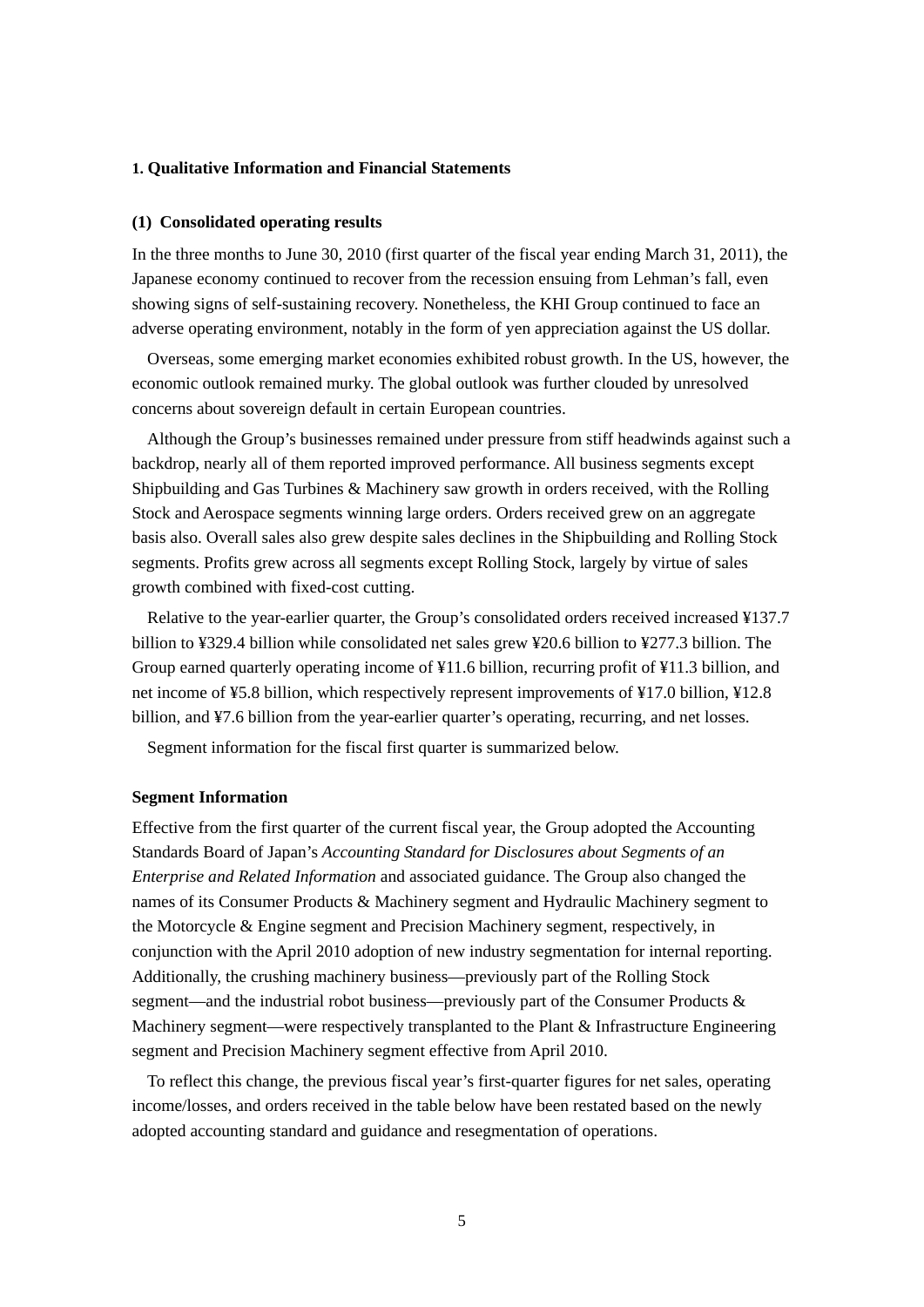|                      | Quarter ended June |           |            | Quarter ended June | Orders received |            |  |
|----------------------|--------------------|-----------|------------|--------------------|-----------------|------------|--|
|                      |                    | 2010      | 2009       |                    | Quarter         | Quarter    |  |
|                      | <b>Net</b>         | Operating | <b>Net</b> | Operating          | ended June      | ended June |  |
| Segment              | sales              | income    | sales      | income             | 2010            | 2009       |  |
| Shipbuilding         | 28.6               | 3.3       | 39.4       | (0.6)              | 1.6             | 1.8        |  |
| <b>Rolling Stock</b> | 26.6               | 1.7       | 37.5       | 1.9                | 101.5           | 25.5       |  |
| Aerospace            | 34.2               | (1.8)     | 26.6       | (1.9)              | 36.5            | 11.4       |  |
| Gas Turbines &       |                    |           |            |                    |                 |            |  |
| Machinery            | 49.9               | 4.0       | 44.7       | 1.2                | 33.0            | 52.3       |  |
| Plant $&$            |                    |           |            |                    |                 |            |  |
| Infrastructure       | 20.4               | 0.2       | 16.5       | (0.5)              | 32.0            | 15.8       |  |
| Engineering          |                    |           |            |                    |                 |            |  |
| Motorcycle &         |                    |           |            |                    |                 |            |  |
| Engine               | 65.1               | 0.7       | 58.0       | (3.9)              | 65.1            | 58.0       |  |
| Precision            |                    |           |            |                    |                 |            |  |
| Machinery            | 27.8               | 3.9       | 16.5       | (0.3)              | 35.0            | 13.1       |  |
| Other                | 24.4               | 0.0       | 17.2       | (0.3)              | 24.2            | 13.5       |  |
| Adjustments          |                    | (0.6)     |            | (0.8)              |                 |            |  |
| Total                | 277.3              | 11.6      | 256.7      | (5.3)              | 329.4           | 191.7      |  |

Segment net sales, operating income, and orders received (billions of yen)

Note: Net sales include only sales to external customers.

## **Shipbuilding**

With no new shipbuilding orders for a second consecutive fiscal first quarter, consolidated orders received were flat year on year at ¥1.6 billion.

Consolidated net sales decreased ¥10.7 billion year on year to ¥28.6 billion, due to the decrease in sales of large vessels.

Consolidated operating income increased ¥3.9 billion year on year to ¥3.3 billion, largely reflecting improved margins.

## **Rolling Stock**

Consolidated orders received increased ¥76 billion year on year to ¥101.5 billion, due mainly to a large subway car order from the Washington Metropolitan Area Transit Authority.

Consolidated net sales fell ¥10.8 billion to ¥26.6 billion, largely as a result of a decline in overseas sales.

Despite the sales decline and impact of yen appreciation, quarterly consolidated operating income was flat year on year at ¥1.7 billion, largely due to cost cutting.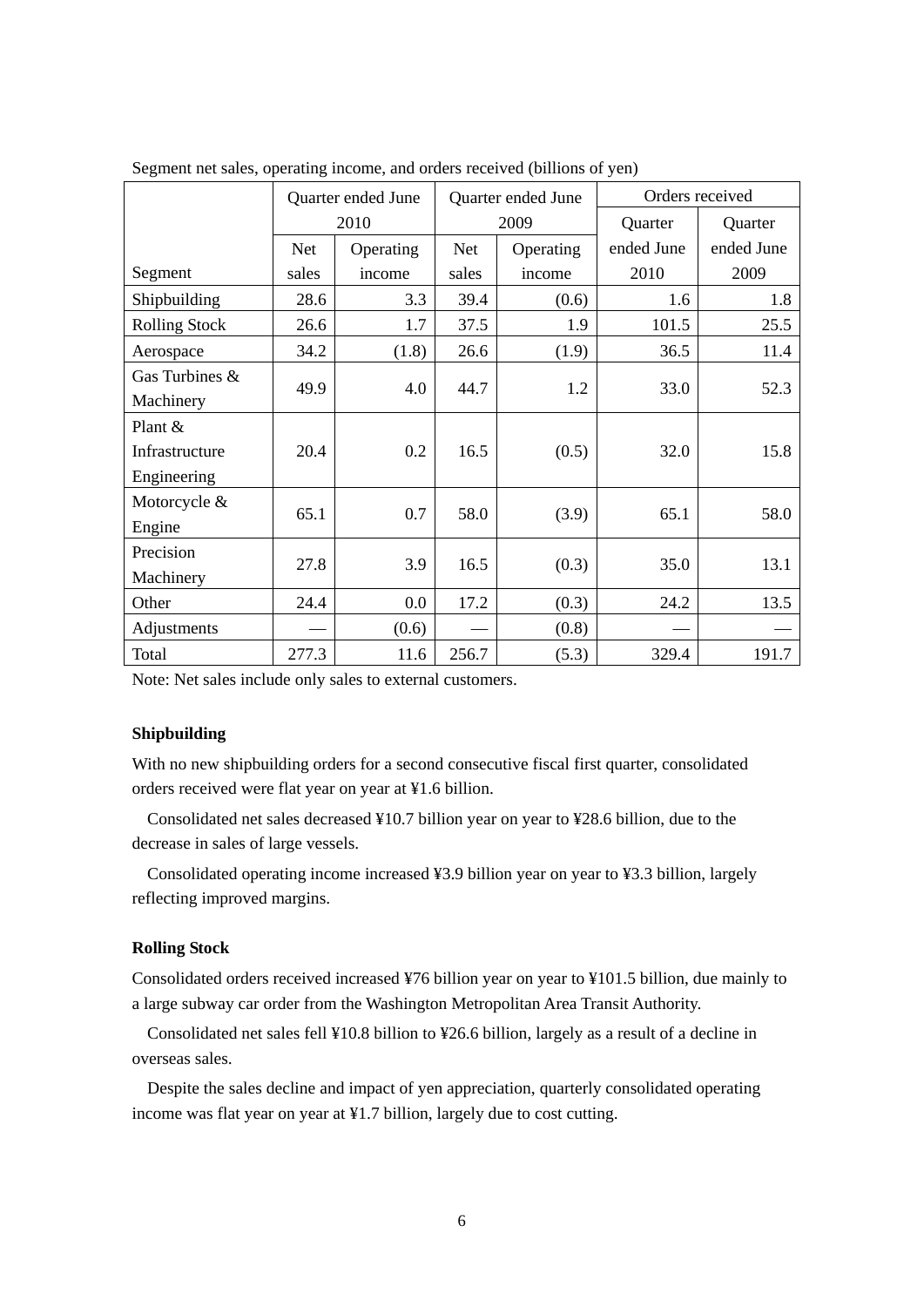#### **Aerospace**

Consolidated orders received rose ¥25.1 billion year on year to ¥36.5 billion, largely as a result of growth in orders for component parts for the Boeing 777.

Consolidated net sales increased ¥7.5 billion year on year to ¥34.2 billion, lifted by growth in sales to Japan's Ministry of Defense and sales of component parts for the Boeing 787.

Despite such sales growth, the Aerospace segment incurred a quarterly consolidated operating loss of ¥1.8 billion, roughly unchanged from the year-earlier quarter due mainly to yen appreciation.

### **Gas Turbines & Machinery**

Consolidated orders received decreased ¥19.2 billion year on year to ¥33.0 billion, largely as a result of a falloff in orders for aircraft engine components, for which large orders were received in the year-earlier quarter, and marine diesel engines.

Consolidated net sales grew ¥5.1 billion year on year to ¥49.9 billion, bolstered by growth in gas compression module sales.

Consolidated operating income increased ¥2.7 billion year on year to ¥4.0 billion, owing largely to sales growth.

### **Plant & Infrastructure Engineering**

Consolidated orders received rose ¥16.2 billion year on year to ¥32.0 billion, as a result of an influx of domestic and overseas orders for a variety of plant facilities.

Consolidated net sales increased ¥3.9 billion year on year to ¥20.4 billion, largely reflecting growth in domestic sales of LNG storage tanks and overseas sales of major plant installations. Consolidated operating income increased ¥800 million year on year to ¥200 million, owing largely to sales growth.

### **Motorcycle & Engine**

Consolidated net sales grew ¥7.0 billion year on year to ¥65.1 billion, largely as result of sales growth in emerging market economies.

Although yen appreciation detracted from profits, its adverse impact was more than offset by sales growth coupled with fixed-cost cutting and marginal profit ratio improvements resulting from urgent measures to improve profitability. The segment earned consolidated operating income of ¥700 million, a ¥4.7 billion improvement from the year-earlier quarter's operating loss.

### **Precision Machinery**

Consolidated orders received increased ¥21.8 billion year on year to ¥35.0 billion, driven mainly by demand from the construction machinery industry.

Consolidated net sales grew ¥11.3 billion year on year to ¥27.8 billion, largely by virtue of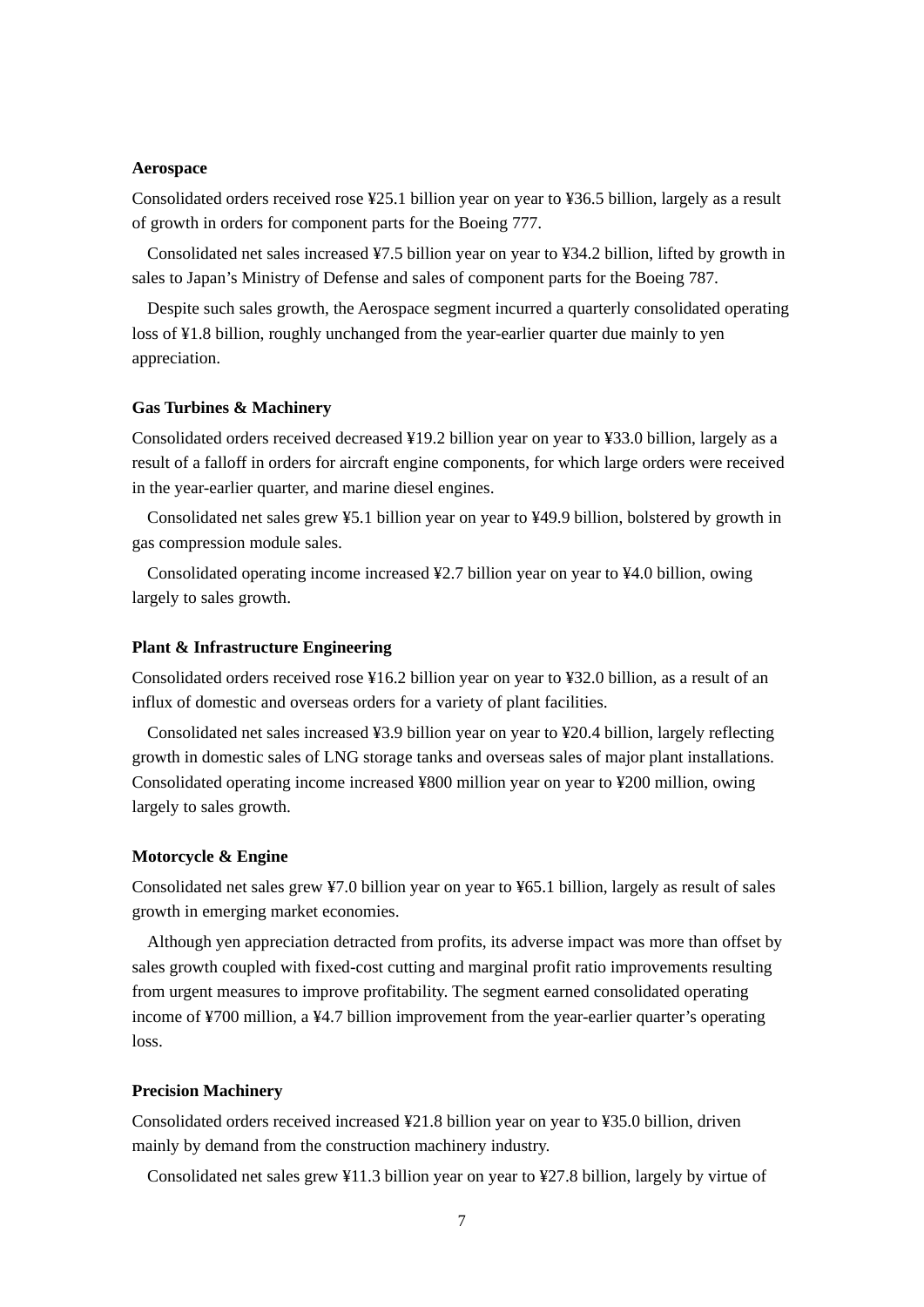growth in sales to the construction machinery industry and sales of clean manipulators for semiconductor and FPD production processes.

Such sales growth lifted consolidated operating income to ¥3.9 billion, a ¥4.2 billion improvement from the year-earlier quarter's operating loss.

## **Other Operations**

Consolidated net sales grew ¥7.1 billion year on year to ¥24.4 billion. Consolidated operating income improved ¥400 million from the year-earlier quarter.

## **(2) Consolidated financial position**

At June 30, 2010, consolidated assets totaled ¥1,325.5 billion, a decrease of ¥26.8 billion from March 31, 2010. The decrease was attributable to reduction in trade receivables due to collection of receivables. Consolidated liabilities totaled ¥1,042.6 billion at June 30, a decrease of ¥26.7 billion from March 31, 2010. The decrease was attributable to reduction in trade payables, partially offset by a ¥21.2 billion increase in interest-bearing debt to ¥450.1 billion, largely as a result of bond issuance. Consolidated net assets decreased ¥100 million from March 31, 2010, to ¥282.9 billion at June 30, largely as a result of a dividend distribution offset by quarterly net income.

## **(3) Consolidated earnings outlook**

In light of its fiscal first-quarter operating results, marked by brisk sales growth in emerging markets, the Company has raised its consolidated earnings forecasts for the first half of the fiscal year ending March 31, 2011, to ¥15.0 billion on the operating income line, ¥14.0 billion on the recurring profit line, and ¥7.0 billion on the net income line. For the full fiscal year ending March 31, 2011, the Company has left unchanged its existing earnings forecast (announced April 27, 2010) in light of uncertainties surrounding exchange rates, materials costs, and economic conditions in advanced economies.

The Company's earnings forecasts assume exchange rates of ¥90 to the US dollar and ¥115 to the euro.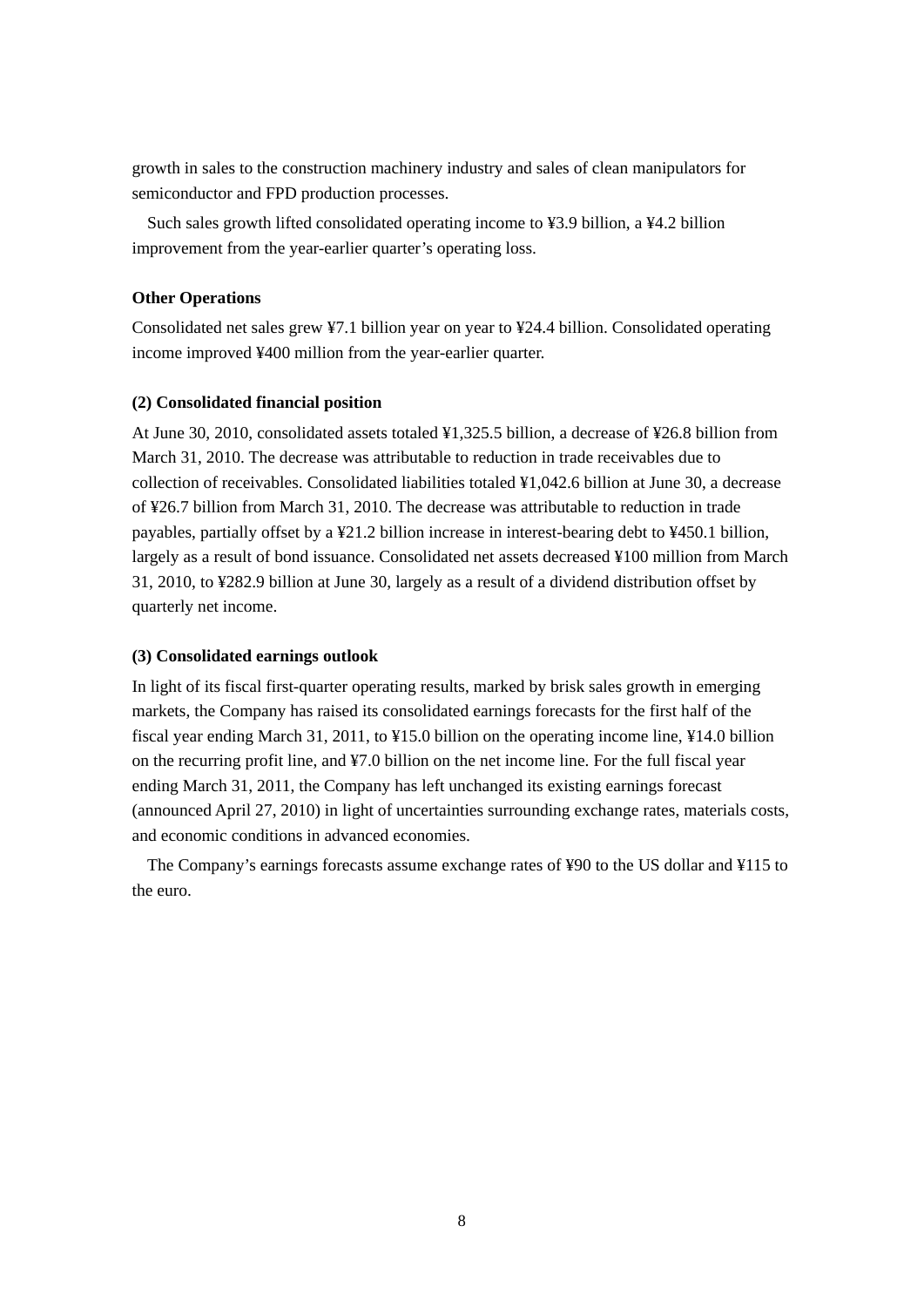## **2. Other Information**

(1) Overview of changes in material subsidiaries

Not applicable

(2) Overview of simplified accounting methods and specific accounting methods used

## *Simplified accounting methods*

(i) Bad debt estimation method for general claims

The Company estimates the value of uncollectible general claims based on the preceding fiscal year's actual credit loss rate, unless the credit loss rate is deemed to have substantially changed relative to the historical rate calculated at the end of the preceding fiscal year.

### (ii) Inventory valuation method

The Company estimates quarter-end inventories by a rational method based on the preceding fiscal year's physical inventory count, without conducting a physical inventory count.

The Company writes down inventory from book value to estimated net realizable value only when its utility has clearly diminished. In the case of inventory expected to be disposed of and slow-moving inventory with a turnover period that extends beyond the Company's operating cycle, the Company writes the inventory down to its estimated liquidation value. Such inventories are carried at their written-down book value, unless their value was deemed to have substantially changed during the first quarter of the fiscal year under review.

### (iii) Fixed-asset depreciation method

For fixed asset depreciated by the declining-balance method, the Company calculates quarterly depreciation expense by prorating annual depreciation expense. For certain consolidated subsidiaries, quarterly depreciation expense is calculated by prorating annual depreciation expense based on a budget that factors in expected acquisitions, sales, and disposals of fixed assets during the fiscal year.

(iv) Income taxes and deferred-tax asset and liability calculation method

To assess deferred assets' collectability, the Company uses tax planning and earnings forecasts used in the preceding fiscal year if it deems that the operating environment and status of temporary differences have not changed substantially since the preceding fiscal year-end.

If the operating environment or status of temporary differences is deemed to have changed substantially since the preceding fiscal year-end, the Company uses said tax planning and earnings forecasts adjusted to reflect the changes' impact.

## (v) Elimination of unrealized gains/losses on inventory

For some products, the Company calculates unrealized gains/losses on inventory using the gain/loss rate used in the preceding fiscal year or quarter or a gain/loss rate based on rational budgeting, unless business conditions are deemed to have changed substantially from the preceding fiscal year or quarter.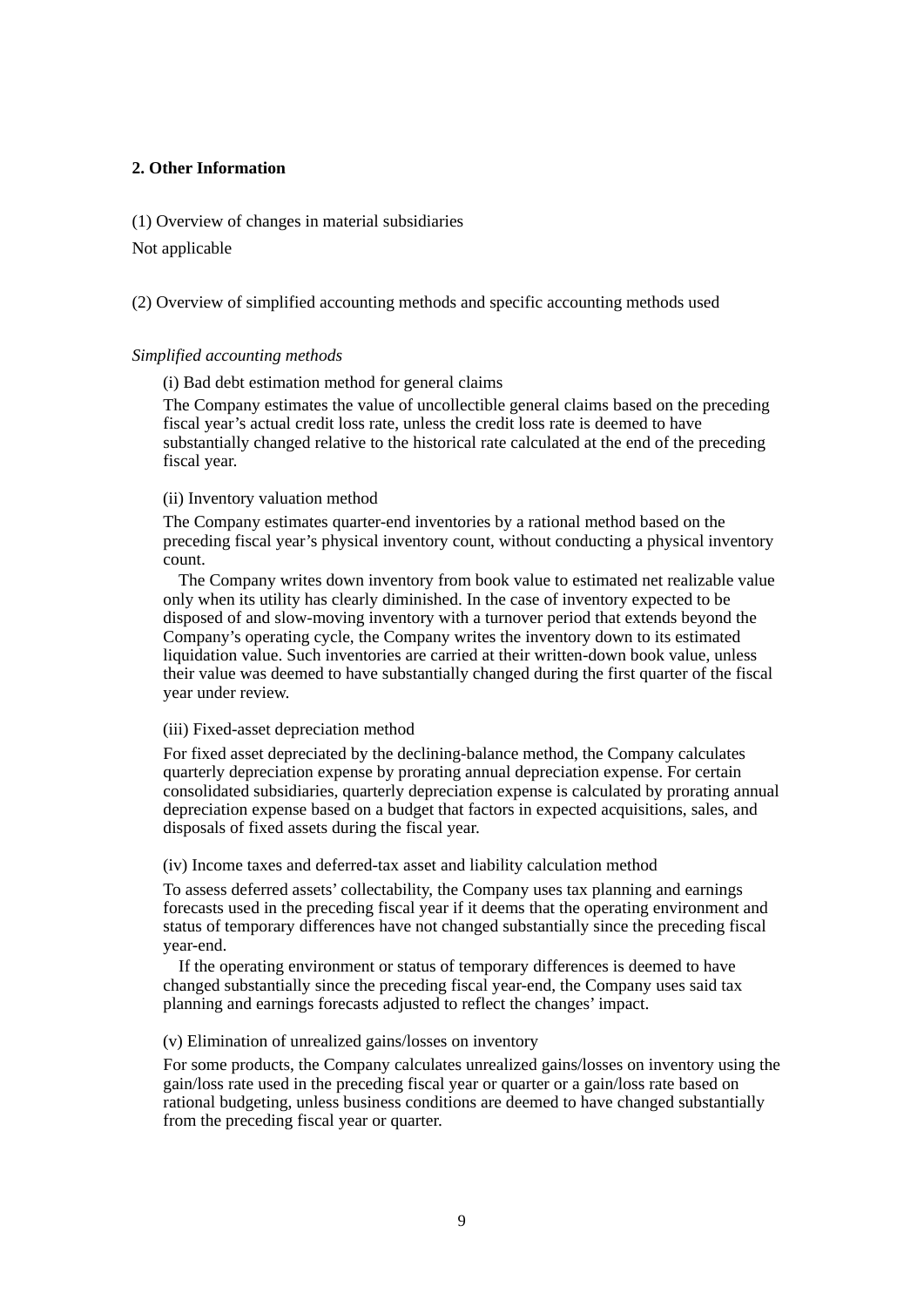### *Accounting procedures specific to preparation of quarterly consolidated financial statements*

The Company calculates tax expense by rationally estimating its effective tax rate after application of deferred-tax accounting to pretax net income for the fiscal year, which includes the first quarter under review, and multiplying quarterly pretax net income by said estimated effective tax rate. If unable to use the estimated effective tax rate, the Company calculates tax expense by multiplying the statutory effective tax rate by quarterly pretax net income adjusted to reflect material differences other than temporary differences.

Income taxes are reported inclusive of income tax adjustments.

(3) Overview of changes in accounting principles, procedures, and methods of disclosure

### *Changes related to accounting standards*

(i) Adoption of the *Accounting Standard for Asset Retirement Obligations* and the *Guidance on Accounting Standard for Asset Retirement Obligations*

Effective the first quarter of the fiscal year ending March 31, 2011, the Company adopted the *Accounting Standard for Asset Retirement Obligations* (Statement No. 18, March 31, 2008) and its associated *Guidance on Accounting Standard for Asset Retirement Obligations* (Guidance No. 21, March 31, 2008).

Due to adoption of the standard and guidance, operating income and recurring profit were each decreased by 5 million yen, and income before income taxes were decreased by 275 million yen.

(ii) Adoption of the *Accounting Standard for Equity Method of Accounting for Investments* and the *Practical Solution on Unification of Accounting Policies Applied to Associates Accounted for Using the Equity Method*

Effective the first quarter of the fiscal year ending March 31, 2011, the Company adopted the *Accounting Standard for Equity Method of Accounting for Investments* (ASBJ Statement No. 16, March 10, 2008) and the *Practical Solution on Unification of Accounting Policies Applied to Associates Accounted for Using the Equity Method* (PITF No. 24, March 10, 2008) and made some adjustments required for preparation of consolidated financial statements. The resultant effect on profit and loss is negligible.

### *Changes related to methods of disclosure*

Due to adoption of the *Cabinet Office Ordinance on Partial Revision of the Regulations Concerning the Terminology, Forms and Preparation Methods of Financial Statements and Others* (Cabinet Office Ordinance No. 5, March 24, 2009) based on the *Accounting Standard for Consolidated Financial Statements* (ASBJ Statement No. 22, December 26, 2008), the Company used the account title "Income before minority interests" for the three months ended June 30, 2010.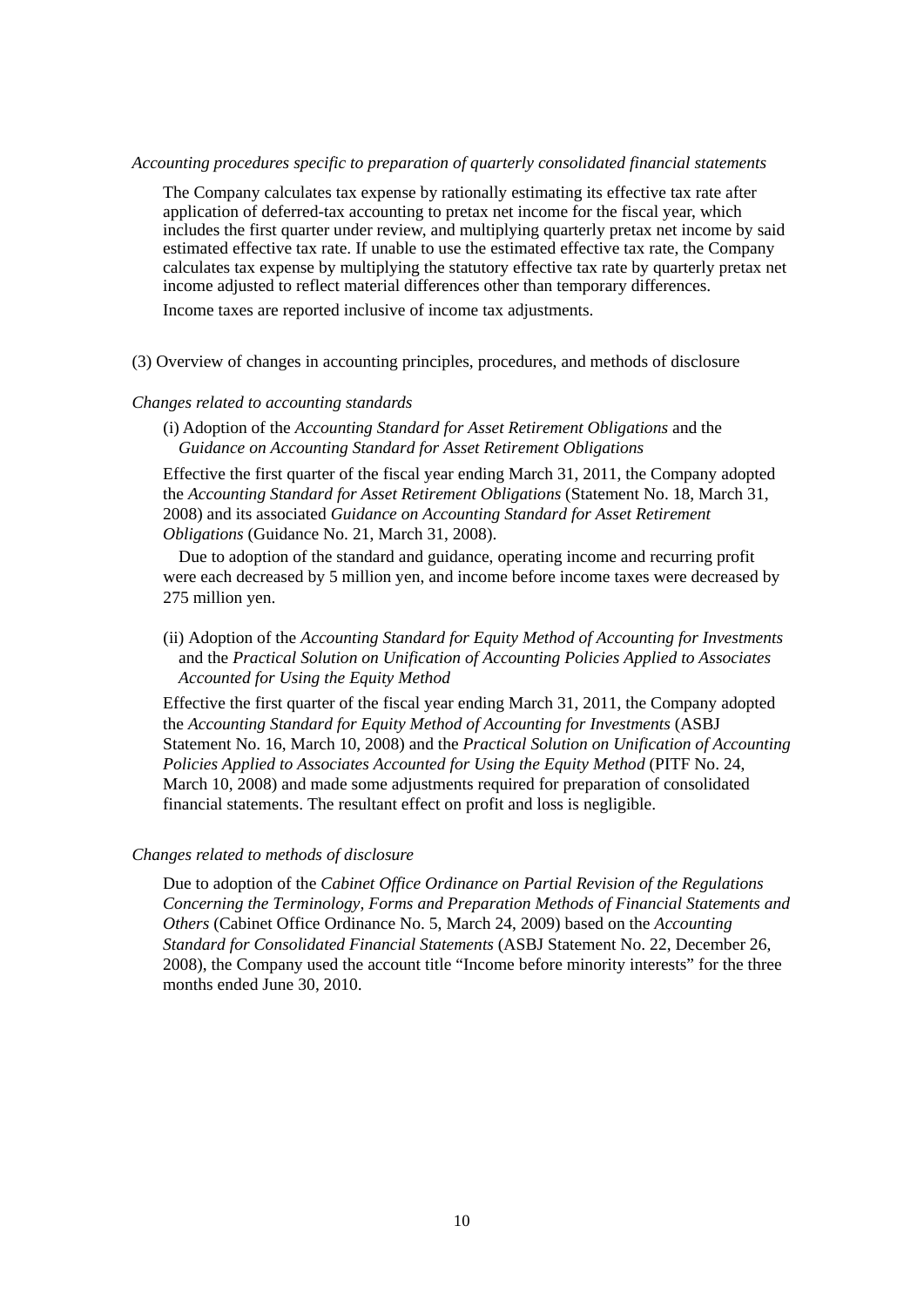## **3. Consolidated Financial Statements**

## **(1) Consolidated Balance Sheets**

|                                                                    | Millions of yen    |                |  |
|--------------------------------------------------------------------|--------------------|----------------|--|
|                                                                    | Three months ended | As of          |  |
|                                                                    | June 30, 2010      | March 31, 2010 |  |
| <b>Assets</b>                                                      |                    |                |  |
| Current assets                                                     |                    |                |  |
| Cash on hand and in banks                                          | 25,548             | 34,745         |  |
| Trade receivables                                                  | 371,018            | 400,264        |  |
| Merchandise and finished products                                  | 41,857             | 56,807         |  |
| Work in process                                                    | 304,786            | 281,023        |  |
| Raw materials and supplies                                         | 76,246             | 80,392         |  |
| Other current assets                                               | 87,890             | 80,868         |  |
| Allowance for doubtful receivables                                 | (2,711)            | (2, 424)       |  |
| Total current assets                                               | 904,635            | 931,678        |  |
| <b>Fixed assets</b>                                                |                    |                |  |
| Net property, plant and equipment<br>Intangible assets             | 282,293            | 284,407        |  |
| Goodwill                                                           | 806                | 866            |  |
| Other                                                              | 19,328             | 19,852         |  |
| Total intangible assets                                            | 20,134             | 20,718         |  |
| Investments and other assets                                       |                    |                |  |
| Other                                                              | 119,575            | 116,905        |  |
| Allowance for doubtful receivables                                 | (1,052)            | (1,270)        |  |
| Total investments and other assets                                 | 118,522            | 115,635        |  |
| Total fixed assets                                                 | 420,950            | 420,761        |  |
| <b>Total assets</b>                                                | 1,325,586          | 1,352,439      |  |
| <b>Liabilities</b><br><b>Current liabilities</b><br>Trade payables | 253,730            | 302,739        |  |
| Short-term debt                                                    | 120,061            | 125,614        |  |
| Income taxes payable                                               | 4,438              | 4,833          |  |
| <b>Accrued bonuses</b>                                             | 16,332             | 14,202         |  |
| Provision for losses on construction contracts                     | 15,148             | 17,991         |  |
| Other provisions                                                   | 16,451             | 18,910         |  |
| Advances from customers                                            | 109,629            | 99,532         |  |
| Other                                                              | 120,566            | 109,098        |  |
| Total current liabilities                                          | 656,358            | 692,923        |  |
| Long-term liabilities                                              |                    |                |  |
| Bonds payable                                                      | 70,513             | 60,513         |  |
| Long-term debt                                                     | 209,184            | 209,360        |  |
| Employees' retirement and severance benefits                       | 87,000             | 89,240         |  |
| Other provisions                                                   | 10,465             | 10,419         |  |
| Other                                                              | 9,126              | 6,929          |  |
| Total long-term liabilities                                        | 386,290            | 376,463        |  |
| <b>Total liabilities</b>                                           | 1,042,648          | 1,069,386      |  |
| <b>Net assets</b><br>Shareholders' equity                          |                    |                |  |
| Common stock                                                       | 104,328            | 104,328        |  |
| Capital surplus                                                    | 54,275             | 54,275         |  |
| Retained earnings                                                  | 138,612            | 137,689        |  |
| Treasury stock                                                     | (555)              | (552)          |  |
| Total shareholders' equity                                         | 296,661            | 295,741        |  |
|                                                                    |                    |                |  |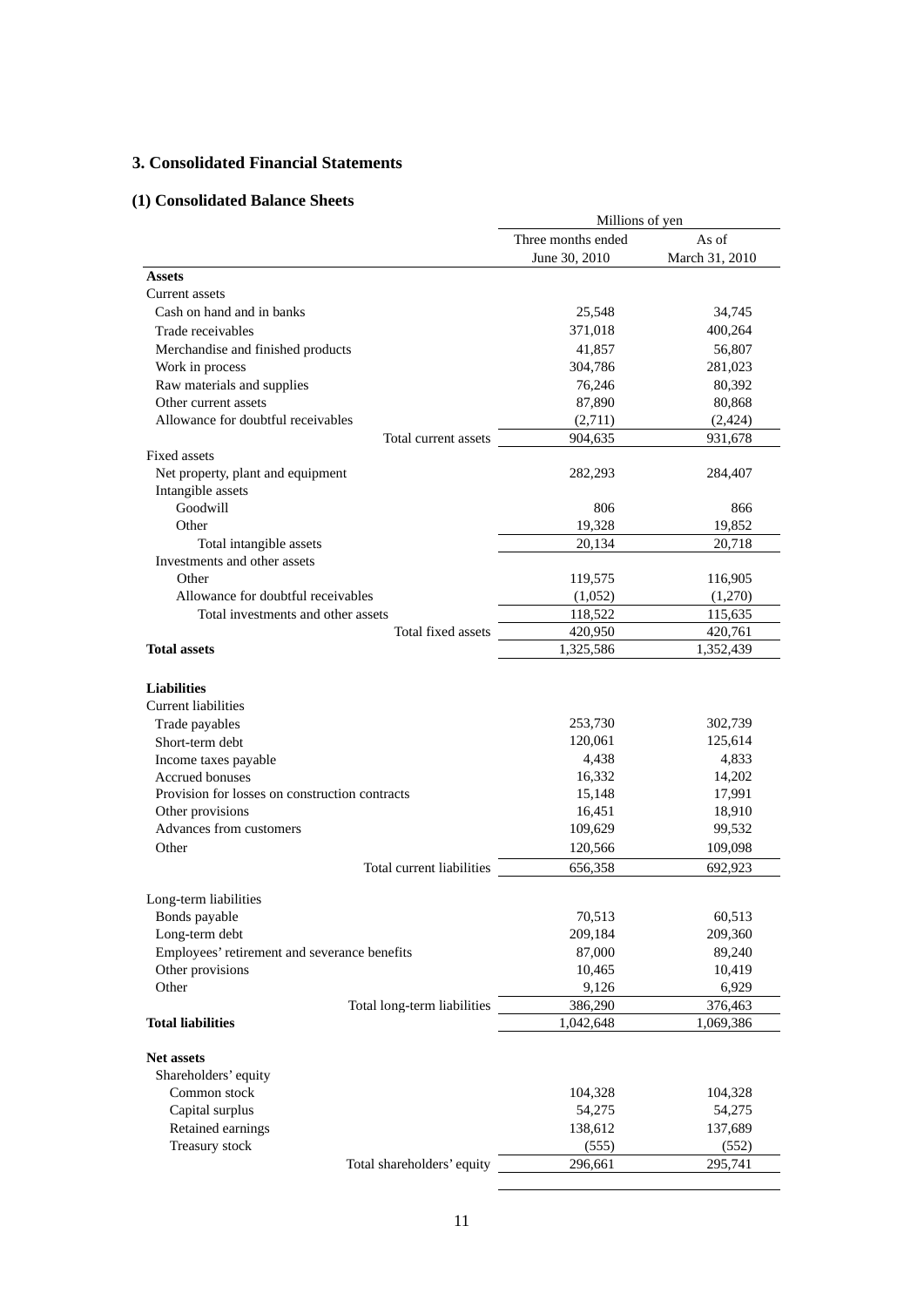| Valuation and translation adjustments       |           |           |
|---------------------------------------------|-----------|-----------|
| Net unrealized gains (losses) on securities | 4.151     | 5,305     |
| Gains (losses) on hedging items             | (245)     | (162)     |
| Foreign currency translation adjustment     | (24, 789) | (23, 803) |
| Total valuation and translation adjustments | (20, 883) | (18,659)  |
| Minority interests                          | 7.160     | 5,972     |
| <b>Total net assets</b>                     | 282,937   | 283,053   |
| Total net assets and liabilities            | 1.325.586 | 1.352.439 |
|                                             |           |           |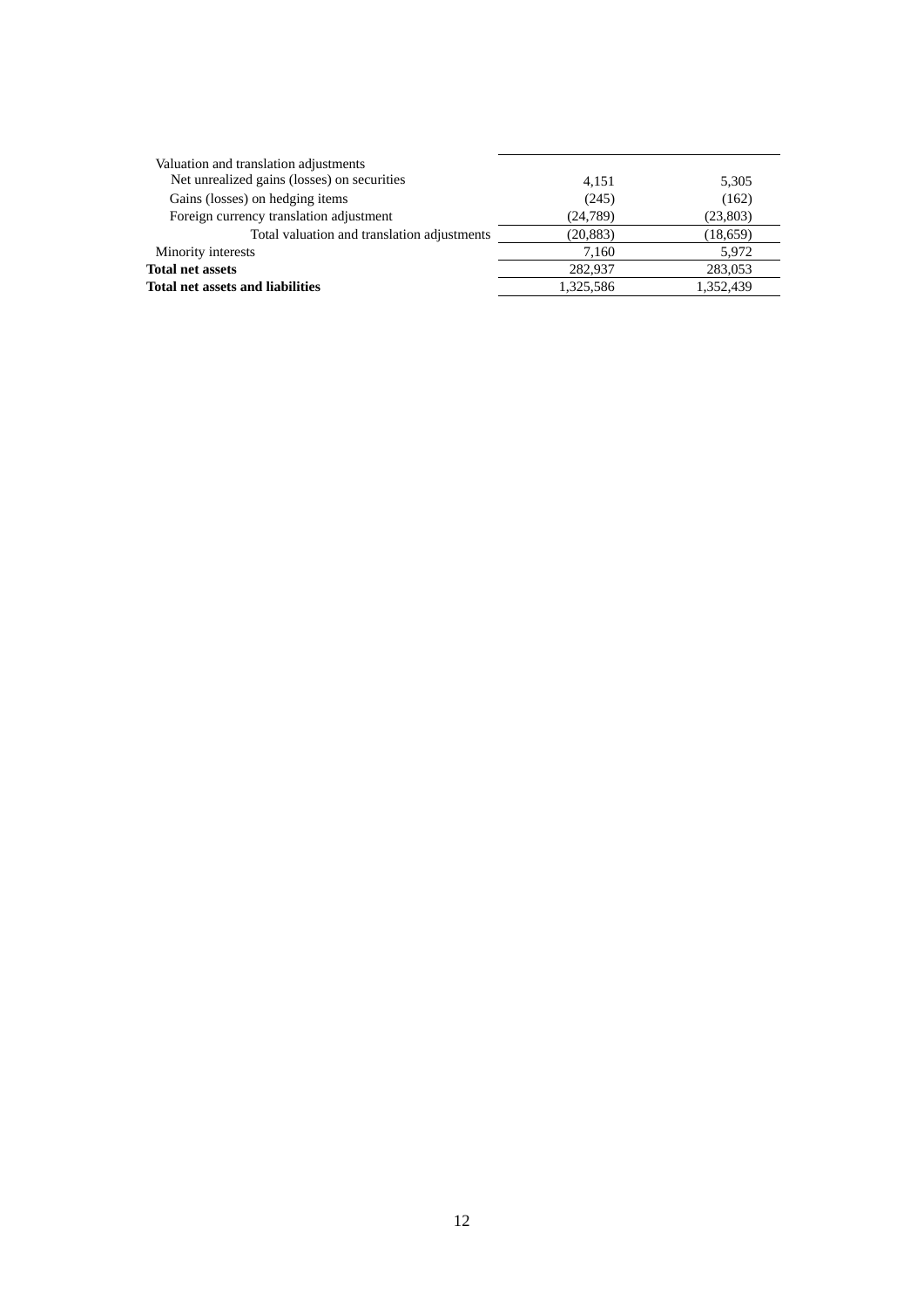## **(2) Consolidated Statements of Income**

| Consonuated biatements of Income                                                             | Millions of yen                     |                                     |  |
|----------------------------------------------------------------------------------------------|-------------------------------------|-------------------------------------|--|
|                                                                                              | Three months ended<br>June 30, 2009 | Three months ended<br>June 30, 2010 |  |
| Net sales                                                                                    | 256,757                             | 277,387                             |  |
| Cost of sales                                                                                | 225,996                             | 231,766                             |  |
| Gross profit                                                                                 | 30,760                              | 45,620                              |  |
| Selling, general and administrative expenses                                                 |                                     |                                     |  |
| Salaries and benefits                                                                        | 9,514                               | 9,311                               |  |
| R&D expenses                                                                                 | 7,596                               | 7,329                               |  |
| Other                                                                                        | 19,024                              | 17,322                              |  |
| Total selling, general and administrative expenses                                           | 36,135                              | 33,963                              |  |
| Operating income (loss)                                                                      | (5,374)                             | 11,657                              |  |
| Non-operating income                                                                         |                                     |                                     |  |
| Interest income                                                                              | 750                                 | 506                                 |  |
| Dividend income                                                                              | 319                                 | 342                                 |  |
| Equity in income of non-consolidated subsidiaries and affiliates                             | 314                                 | 2,275                               |  |
| Foreign exchange gain, net                                                                   | 3,256                               |                                     |  |
| Other                                                                                        | 2,071                               | 1,298                               |  |
| Total non-operating income                                                                   | 6,711                               | 4,423                               |  |
| Non-operating expenses                                                                       |                                     |                                     |  |
| Interest expense                                                                             | 1,441                               | 1,202                               |  |
| Foreign exchange loss, net                                                                   |                                     | 952                                 |  |
| Loss on valuation of securities                                                              |                                     | 1,547                               |  |
| Other                                                                                        | 1,395                               | 991                                 |  |
| Total non-operating expenses                                                                 | 2,836                               | 4,694                               |  |
| Recurring profit (loss)                                                                      | (1, 499)                            | 11,386                              |  |
| <b>Extraordinary losses</b>                                                                  |                                     |                                     |  |
| Effect of the adoption of the Accounting Standard for Asset<br><b>Retirement Obligations</b> |                                     | 270                                 |  |
| Provision for doubtful accounts of affiliates                                                |                                     | 215                                 |  |
| Total extraordinary losses                                                                   | $\overline{\phantom{a}}$            | 485                                 |  |
| Income (loss) before income taxes and minority interests                                     | (1, 499)                            | 10,901                              |  |
| Income taxes                                                                                 | 28                                  | 4,579                               |  |
| Income before minority interests                                                             |                                     | 6,322                               |  |
| Minority interests in net income of consolidated subsidiaries                                | 191                                 | 438                                 |  |
| Net income (loss)                                                                            | (1,719)                             | 5,883                               |  |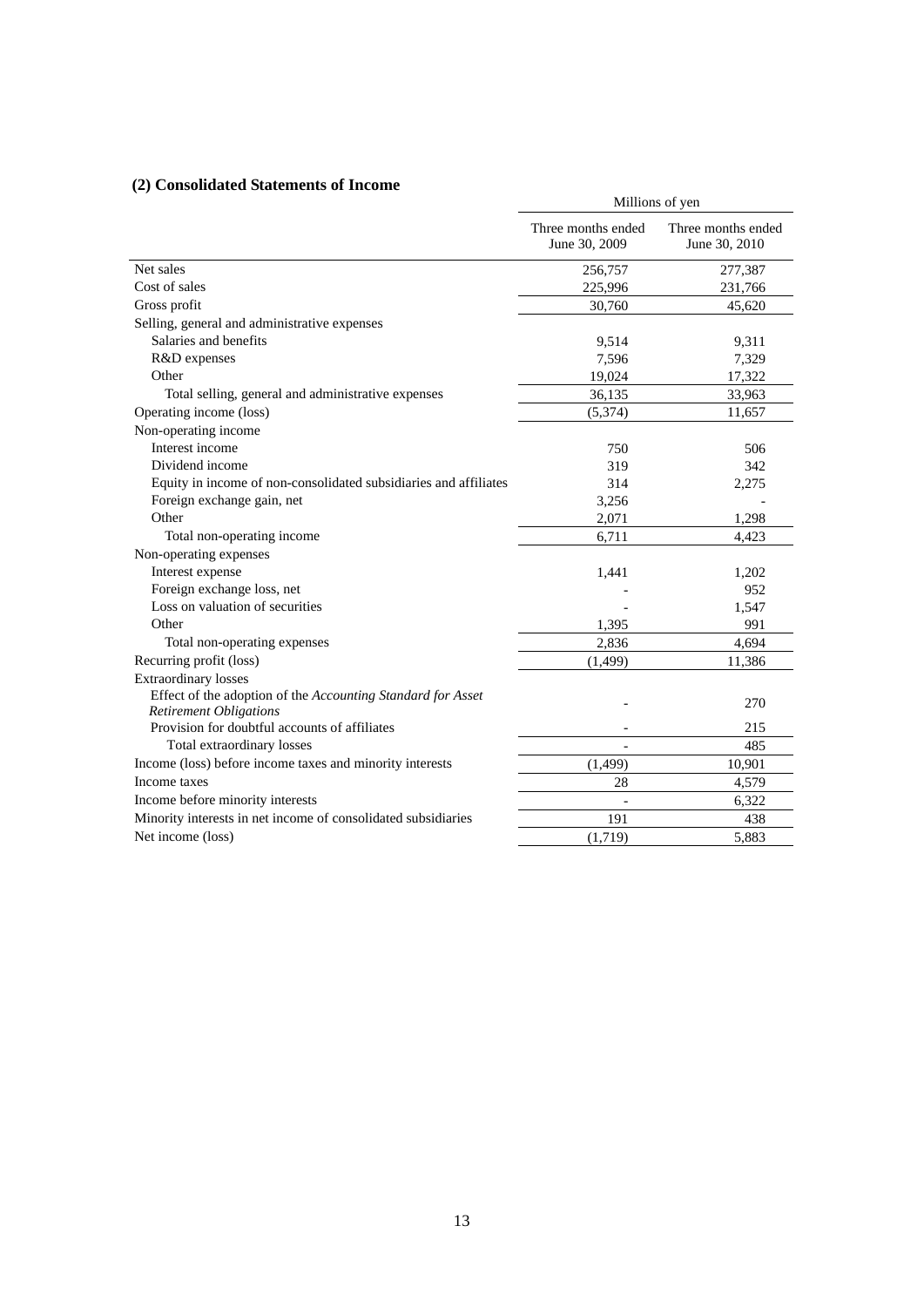## **(3) Consolidated Cash Flow Statement**

|                                                                    |                                | Millions of yen                |
|--------------------------------------------------------------------|--------------------------------|--------------------------------|
|                                                                    | Three months<br>ended June 30, | Three months<br>ended June 30, |
|                                                                    | 2009                           | 2010                           |
| Cash flow from operating activities                                |                                |                                |
| Income (loss) before income taxes and minority interests           | (1,499)                        | 10,901                         |
| Depreciation and amortization                                      | 11,174                         | 11,214                         |
| Increase (decrease) in provisions                                  | (2,123)                        | (5,076)                        |
| Interest and dividend income                                       | (1,069)                        | (849)                          |
| Interest expense                                                   | 1,441                          | 1,202                          |
| (Gain) loss on valuation of securities                             |                                | 1,547                          |
| Investment (gain) loss on equity method                            | (314)                          | (2,275)                        |
| (Gain) loss on sale and disposal of property, plant, and equipment | 18                             |                                |
| (Increase) decrease in trade receivables                           | 51,092                         | 41,979                         |
| (Increase) decrease in inventories                                 | (5,632)                        | (7, 459)                       |
| Increase (decrease) in trade payables                              | (71, 111)                      | (68,260)                       |
| Increase (decrease) in advances from customers                     | 8,370                          | 9,934                          |
| Other                                                              | (8,509)                        | 13,149                         |
| Subtotal                                                           | (18, 163)                      | 6,008                          |
| Cash received for interest and dividends                           | 1,333                          | 822                            |
| Cash paid for interest                                             | (1,537)                        | (1, 446)                       |
| Cash paid for income taxes                                         | (8,908)                        | (5,202)                        |
| Net cash provided by operating activities                          | (27, 276)                      | 182                            |
| Cash flow from investing activities                                |                                |                                |
| Acquisition of property, plant and equipment and intangible assets | (23, 340)                      | (12,111)                       |
| Proceeds from sale of property, plant and equipment and intangible |                                |                                |
| assets                                                             | 300                            | 298                            |
| Acquisition of investments in securities                           | (11)                           | (9)                            |
| Proceeds from sale of investments in securities                    | 1                              | $\bf{0}$                       |
| (Increase) decrease in short-term loans receivable                 | 73                             | 88                             |
| Additions to long-term loans receivable                            | (19)                           | (3)                            |
| Proceeds from collection of long-term loans receivable             | 29                             | 20                             |
| Other                                                              | 163                            | (594)                          |
| Net cash used for investing activities                             | (22, 801)                      | (12, 310)                      |
| Cash flow from financing activities                                |                                |                                |
| Increase (decrease) in short-term debt                             | 5,132                          | (14,204)                       |
| Proceeds from long-term debt                                       | 50,000                         | 160                            |
| Repayment of long-term debt                                        | (640)                          | (718)                          |
| Proceeds from issuance of bonds                                    |                                | 20,000                         |
| Redemption of bonds payable                                        | (10,000)                       |                                |
| Acquisition of treasury stock                                      | (3)                            | (4)                            |
| Proceeds from stock issuance to minority shareholders              |                                | 979                            |
| Cash dividends paid                                                | (3,684)                        | (3,871)                        |
| Cash dividends paid to minority interests                          | (426)                          | (418)                          |
| Other                                                              | (9)                            | (19)                           |
| Net cash provided by financing activities                          | 40,367                         |                                |
|                                                                    |                                | 1,902                          |
| Effect of exchange rate changes                                    | (1, 353)                       | 371                            |
| Increase (decrease) in cash and cash equivalents                   | (11,064)                       | (9, 854)                       |
| Cash and cash equivalents at beginning of period                   | 31,413                         | 34,137                         |
| Cash and cash equivalents at end of period                         | 20,348                         | $\overline{2}4,283$            |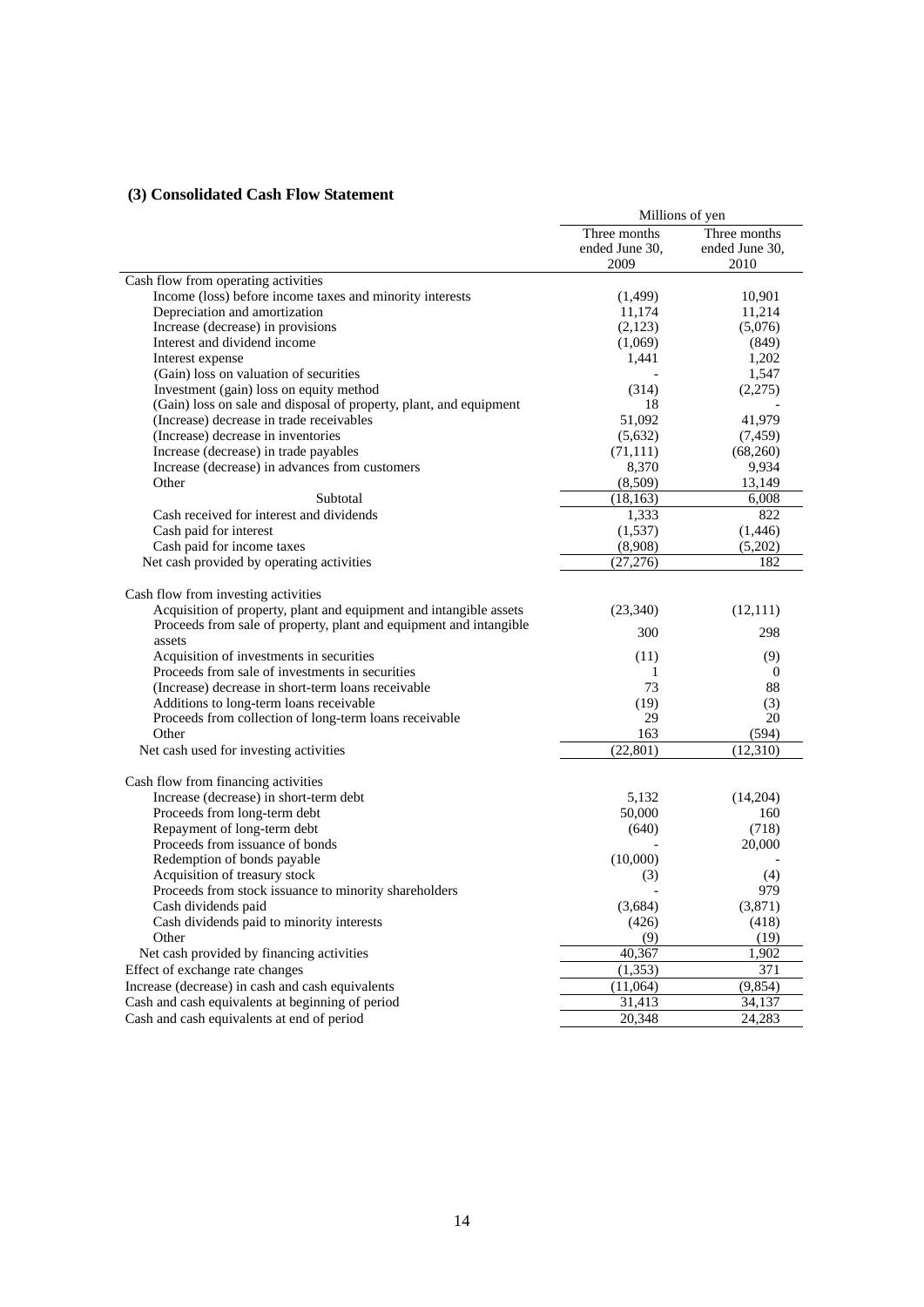## **(4) Notes on the going-concern assumption**

Not applicable

## **(5) Segment information**

## **1) Information by industry segment**

Three months ended June 30, 2009 (April 1, 2009 – June 30, 2009)

|                                    |                |                       |             | Millions of yen            |
|------------------------------------|----------------|-----------------------|-------------|----------------------------|
|                                    | External sales | Intersegment<br>sales | Total sales | Operating<br>income (loss) |
| Shipbuilding                       | 39,403         | 115                   | 39,518      | (661)                      |
| <b>Rolling Stock</b>               | 40,843         | 158                   | 41,001      | 1,610                      |
| Aerospace                          | 26,696         | 376                   | 27,072      | (2,152)                    |
| Gas Turbines & Machinery           | 44,753         | 4,355                 | 49,108      | 946                        |
| Plant & Infrastructure Engineering | 13,199         | 641                   | 13,841      | (611)                      |
| Consumer Products & Machinery      | 60,256         | 578                   | 60,834      | (5,680)                    |
| <b>Hydraulic Machinery</b>         | 14,327         | 1,649                 | 15,977      | 1,182                      |
| Other                              | 17,277         | 7,630                 | 24,907      | 83                         |
| Total                              | 256,757        | 15,504                | 272,262     | (5,283)                    |
| Eliminations/corporation           |                | (15,504)              | (15,504)    | (90)                       |
| Consolidated total                 | 256,757        |                       | 256,757     | (5,374)                    |

#### Notes: 1. Method of segmentation

Business segmentation is based on the categorization used by management.

| Industry segment                      | Major products                                                                                                                         |
|---------------------------------------|----------------------------------------------------------------------------------------------------------------------------------------|
| Shipbuilding                          | Ships and vessels                                                                                                                      |
| <b>Rolling Stock</b>                  | Rolling stock, snow plows, crushers                                                                                                    |
| Aerospace                             | Aircraft                                                                                                                               |
| Gas Turbines &<br>Machinery           | Jet engines, general-purpose gas turbine generators, prime movers                                                                      |
| Plant & Infrastructure<br>Engineering | Industrial equipment, boilers, environmental equipment, steel structures                                                               |
| Consumer Products &<br>Machinery      | Motorcycles, personal watercraft, all-terrain vehicles (ATV), utility<br>vehicles, general-purpose gasoline engines, industrial robots |
| <b>Hydraulic Machinery</b>            | Industrial hydraulic products                                                                                                          |
| Other                                 | Construction machinery, commercial activities, sales/order agency and<br>intermediary activities, administration of welfare facilities |

## 2. Major products by industry segment

#### 3. Change in method of segmentation

In October 2008, the Company, Hitachi Construction Machinery Co., Ltd., and TCM Corporation reached an agreement on forming an alliance with respect to their wheel loader businesses. The alliance is to involve (i) joint research and development and (ii) a spin-off of the Company's wheel loader operation into a newly created subsidiary of the Company, and Hitachi's investment in that subsidiary.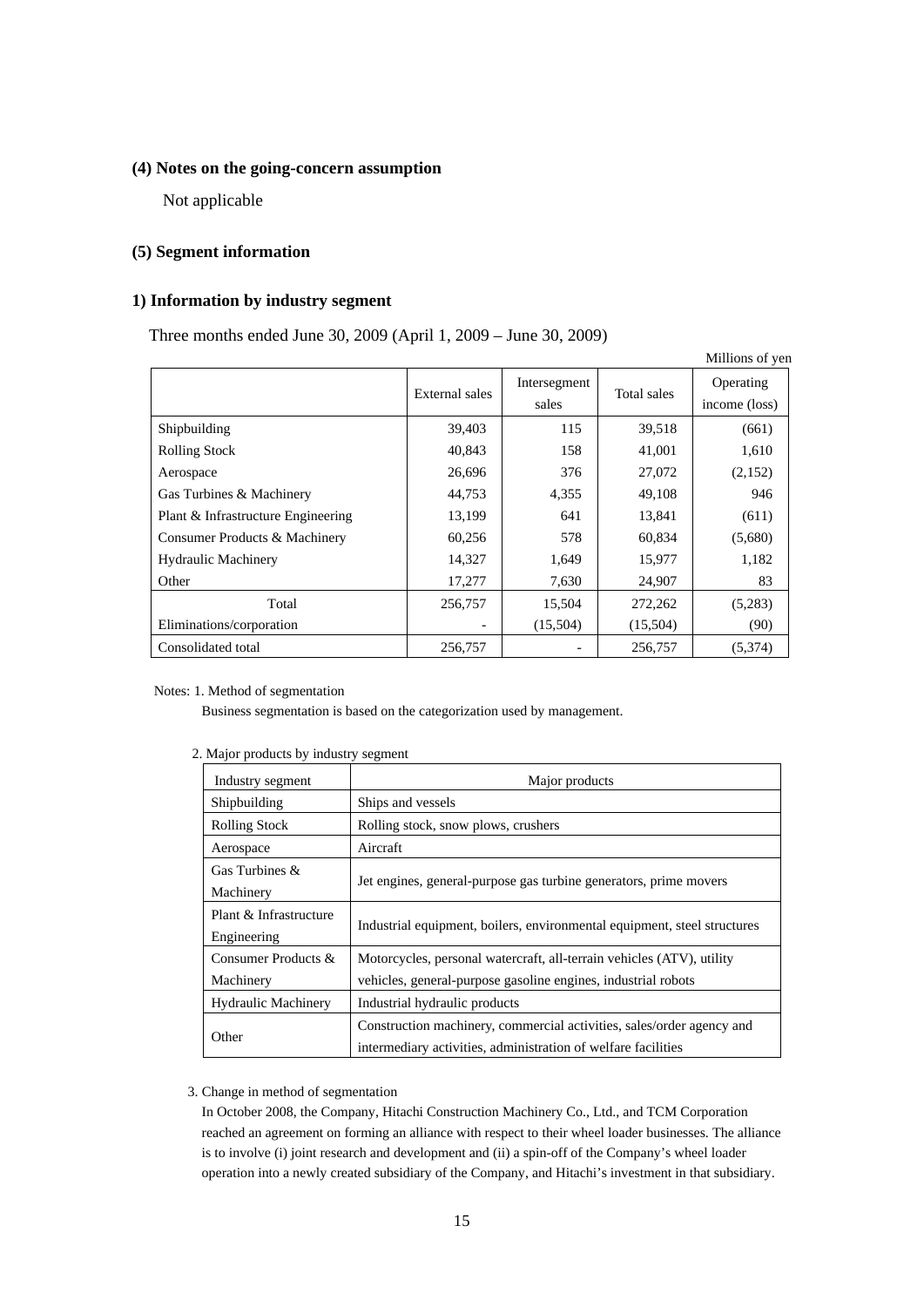In accord with the agreement, the construction machinery business was spun-off in April 2009 and succeeded by the Company's subsidiary, KCM Corporation. As a result, said business's relationship with the Rolling Stock & Construction Machinery segment was weakened, and effective the first quarter of the fiscal year ending March 31, 2010, it was therefore shifted from the Rolling Stock & Construction Machinery segment to the Other segment.

Due to this change, compared with what they would have been under the previous method, net sales for the first quarter of the fiscal year ending March 31, 2010, in the Rolling Stock segment was 3,270 million yen lower (including 3,269 million yen of external sales) and in the Other segment, 3,107 million yen higher (including 3,269 million yen of external sales). By the same comparison, operating income in the Rolling Stock segment was 613 million yen higher and in the Other segment, 617 million yen lower.

#### 4. Change in accounting standard for construction revenue and cost

The Company previously used the percentage-of-completion method for accounting of revenues associated mainly with construction contracts with a contract amount of three billion yen or more and a construction period of over one year, and other construction works were accounted for with the completed-contract method. Effective the first quarter of the fiscal year ending March 31, 2010, however, in conjunction with adoption of the *Accounting Standard for Construction Contracts* (ASBJ Statement No.15, December 27, 2007) and its accompanying *Guidance on Accounting Standard for Construction Contracts* (ASBJ Guidance No.18, December 27, 2007), the percentage-of-completion method was applied to construction contracts that were started during the first quarter ended June 30, 2009, for which certain elements were determinable with certainty at the end of the first quarter. The percentage of completion is estimated with the proportion-of-cost method, under which the percentage of construction completed during the period is calculated as the ratio of the construction cost incurred during that period relative to the total construction cost. The completed-contract method was applied to other works.

Due to this change, net sales for the first quarter of the fiscal year ending March 31, 2010, in the Shipbuilding segment was 1,148 million yen higher; in the Gas Turbines & Machinery segment, 657 million yen higher; and in the Plant & Infrastructure Engineering segment, 3 million yen higher. Also due to the change, operating income in the Gas Turbines & Machinery segment was 84 million yen higher, while operating loss in the Shipbuilding segment was 10 million yen lower, and in the Plant & Infrastructure Engineering segment, it was lower by approximately 0 million yen.

|                        |                |                       |             | Millions of yen            |
|------------------------|----------------|-----------------------|-------------|----------------------------|
|                        | External sales | Intersegment<br>sales | Total sales | Operating<br>income (loss) |
| Japan                  | 189,189        | 33,474                | 222,664     | (7,295)                    |
| North America          | 35,850         | 5,541                 | 41,391      | (1,403)                    |
| Europe                 | 21,333         | 432                   | 21,765      | 1,023                      |
| Asia                   | 8,736          | 12,975                | 21,712      | 1,786                      |
| Other areas            | 1,647          | 38                    | 1,686       | 69                         |
| Total                  | 256,757        | 52,462                | 309,220     | (5,821)                    |
| Eliminations/corporate |                | (52, 462)             | (52, 462)   | 446                        |
| Consolidated total     | 256,757        |                       | 256,757     | (5,374)                    |

## **2) Information by geographic area**

Three months ended June 30, 2009 (April 1, 2009 – June 30, 2009)

Notes: 1. Classification method of geographic segment: by geographic proximity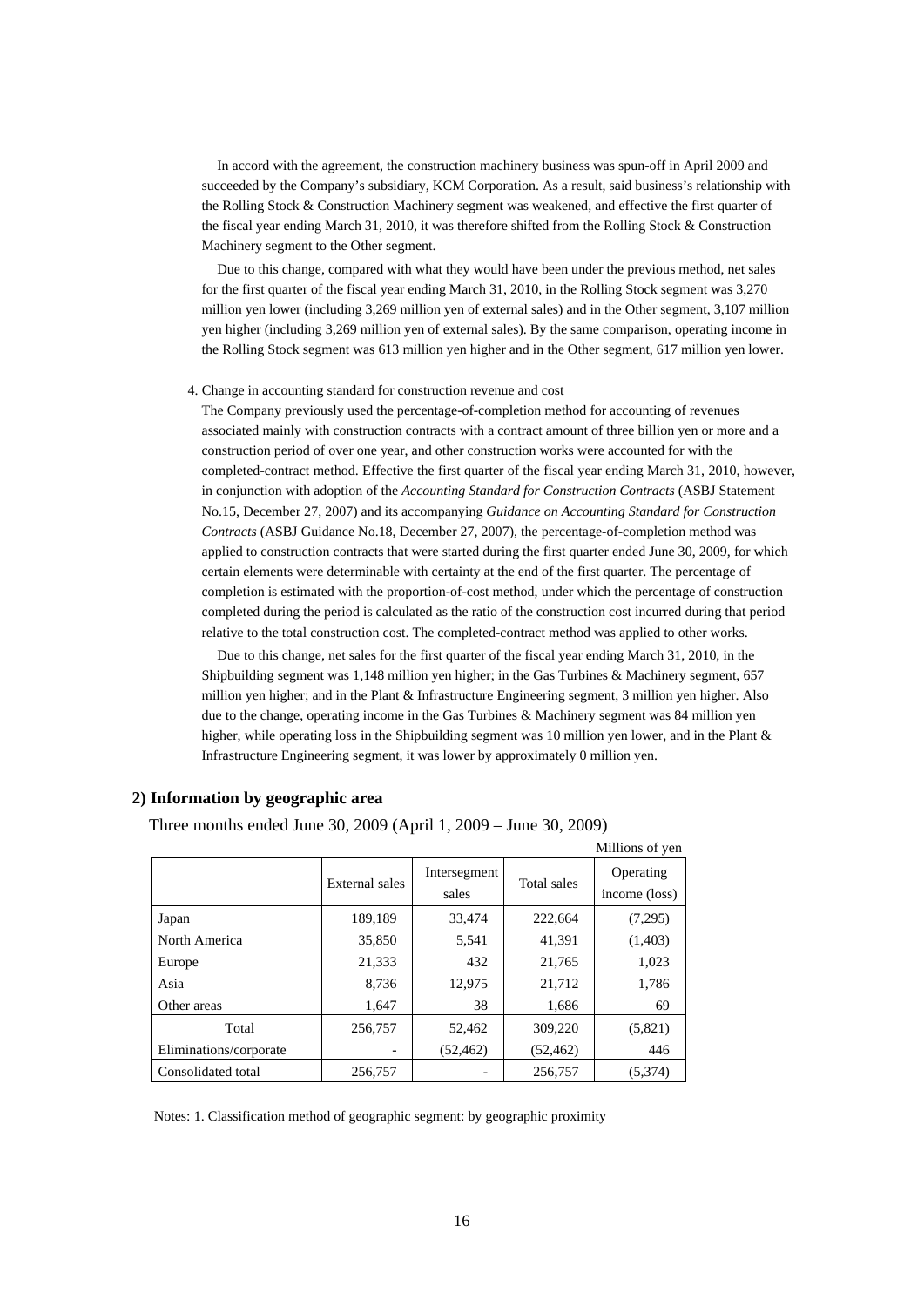|  |  |  |  | 2. Major countries or regions in each segment other than Japan: |  |
|--|--|--|--|-----------------------------------------------------------------|--|
|  |  |  |  |                                                                 |  |

| North America | The U.S.A. and Canada                               |
|---------------|-----------------------------------------------------|
| Europe        | The Netherlands, the United Kingdom,<br>and Germany |
| Asia          | Thailand, Indonesia, the Philippines, and Korea     |
| Other areas   | Australia and Brazil                                |

#### 3. Change in accounting standard for construction revenue and cost

The Company previously used the percentage-of-completion method for accounting of revenues associated mainly with construction contracts with a contract amount of three billion yen or more and a construction period of over one year, and other construction works were accounted for with the completed-contract method. Effective the first quarter of the fiscal year ending March 31, 2010, however, in conjunction with adoption of the *Accounting Standard for Construction Contracts* (ASBJ Statement No.15, December 27, 2007) and its accompanying *Guidance on Accounting Standard for Construction Contracts* (ASBJ Guidance No.18, December 27, 2007), the percentage-of-completion method was applied to construction contracts initiated during the first quarter ended June 30, 2009, for which certain elements were determinable with certainty at the end of the first quarter. The percentage of completion is estimated with the proportion-of-cost method, under which the percentage of construction completed during the period is calculated as the ratio of the construction cost incurred during that period relative to the total construction cost. The completed-contract method was applied to other works.

Due to this change, net sales for the first quarter of the fiscal year ending March 31, 2010, in Japan was 1,809 million yen higher, while operating loss in Japan was 95 million yen lower.

## **3). Overseas sales**

|               |                |                        | Millions of yen                                      |
|---------------|----------------|------------------------|------------------------------------------------------|
|               | Overseas sales | Consolidated net sales | Ratio of overseas sales to<br>consolidated sales (%) |
| North America | 54,002         |                        | 21.0                                                 |
| Europe        | 26,585         |                        | 10.3                                                 |
| Asia          | 35,692         |                        | 13.9                                                 |
| Other areas   | 20,445         |                        | 7.9                                                  |
| Total         | 136,725        | 256,757                | 53.2                                                 |

Three months ended June 30, 2009 (April 1, 2009 – June 30, 2009)

Notes: 1. "Overseas sales" includes sales by the Company and its consolidated subsidiaries to the countries and regions other than Japan.

- 2. Classification method of geographic segment: by geographic proximity
- 3. Major countries or regions in each segment:

| North America | The U.S.A. and Canada                                           |
|---------------|-----------------------------------------------------------------|
| Europe        | The United Kingdom, Germany, France, Italy, and the Netherlands |
| Asia          | China, Taiwan, Korea and the Philippines                        |
| Other areas   | Panama, Australia and Marshall Islands                          |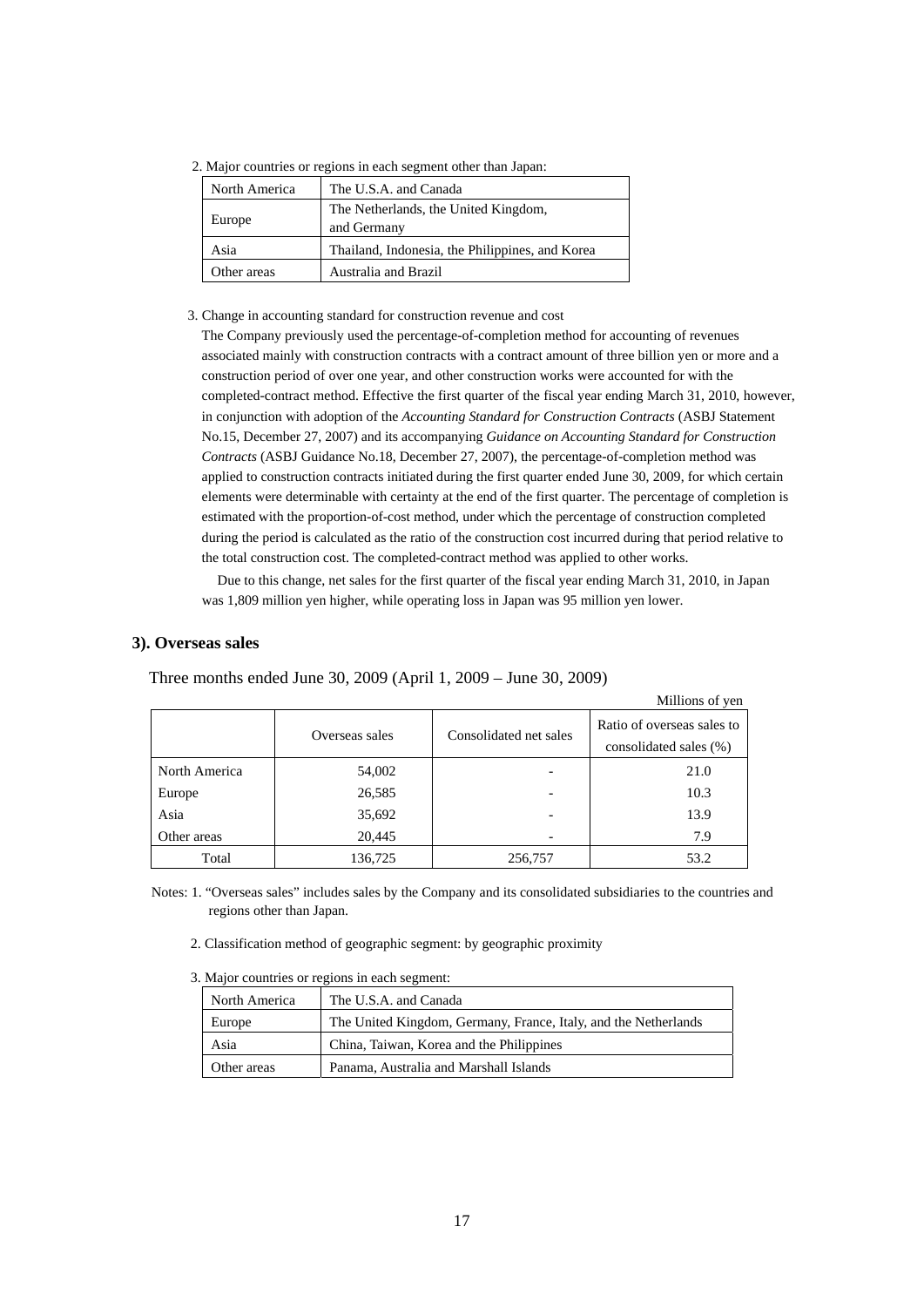## *Segment Information*

## **1. Overview of reportable segments**

The Company's reportable segments are components of the company about which separate financial information is available. These segments are subject to periodic reviews by the Company's board of directors to decide how to allocate resources and assess performance. The Company's operations are divided into internal companies based on product categories. Certain authority is delegated to each of the internal companies, based on which they conduct businesses in Japan and overseas. The Company's operations are therefore segmented based on each internal company's product categories. The Company's eight reportable segments are the Shipbuilding segment, the Rolling Stock segment, the Aerospace segment, the Gas Turbines & Machinery segment, the Plant & Infrastructure Engineering segment, the Motorcycle & Engine segment, the Precision Machinery segment, and the Other segment. Main segment businesses are listed below.

| Industry segment           | Major products                                                                |  |  |
|----------------------------|-------------------------------------------------------------------------------|--|--|
| Shipbuilding               | Construction and sale of ships and other vessels, etc.                        |  |  |
| <b>Rolling Stock</b>       | Production and sale of rolling stock, snow plows, etc.                        |  |  |
| Aerospace                  | Production and sale of aircraft, etc.                                         |  |  |
| Gas Turbines &             | Production and sale of jet engines, general-purpose gas turbine               |  |  |
| Machinery                  | generators, prime movers, etc.                                                |  |  |
| Plant & Infrastructure     | Production and sale of industrial equipment, boilers, environmental           |  |  |
| Engineering                | equipment, steel structures, crushers, etc.                                   |  |  |
| Motorcycle & Engine        | Production and sale of motorcycles, personal watercraft, all-terrain          |  |  |
|                            | vehicles (ATV), utility vehicles, general-purpose gasoline engines, etc.      |  |  |
| <b>Precision Machinery</b> | Production and sale of industrial hydraulic products, industrial robots, etc. |  |  |
|                            | Production and sale of construction machinery, commercial activities,         |  |  |
| Other                      | sales/order agency and intermediary activities, administration of welfare     |  |  |
|                            | facilities, etc.                                                              |  |  |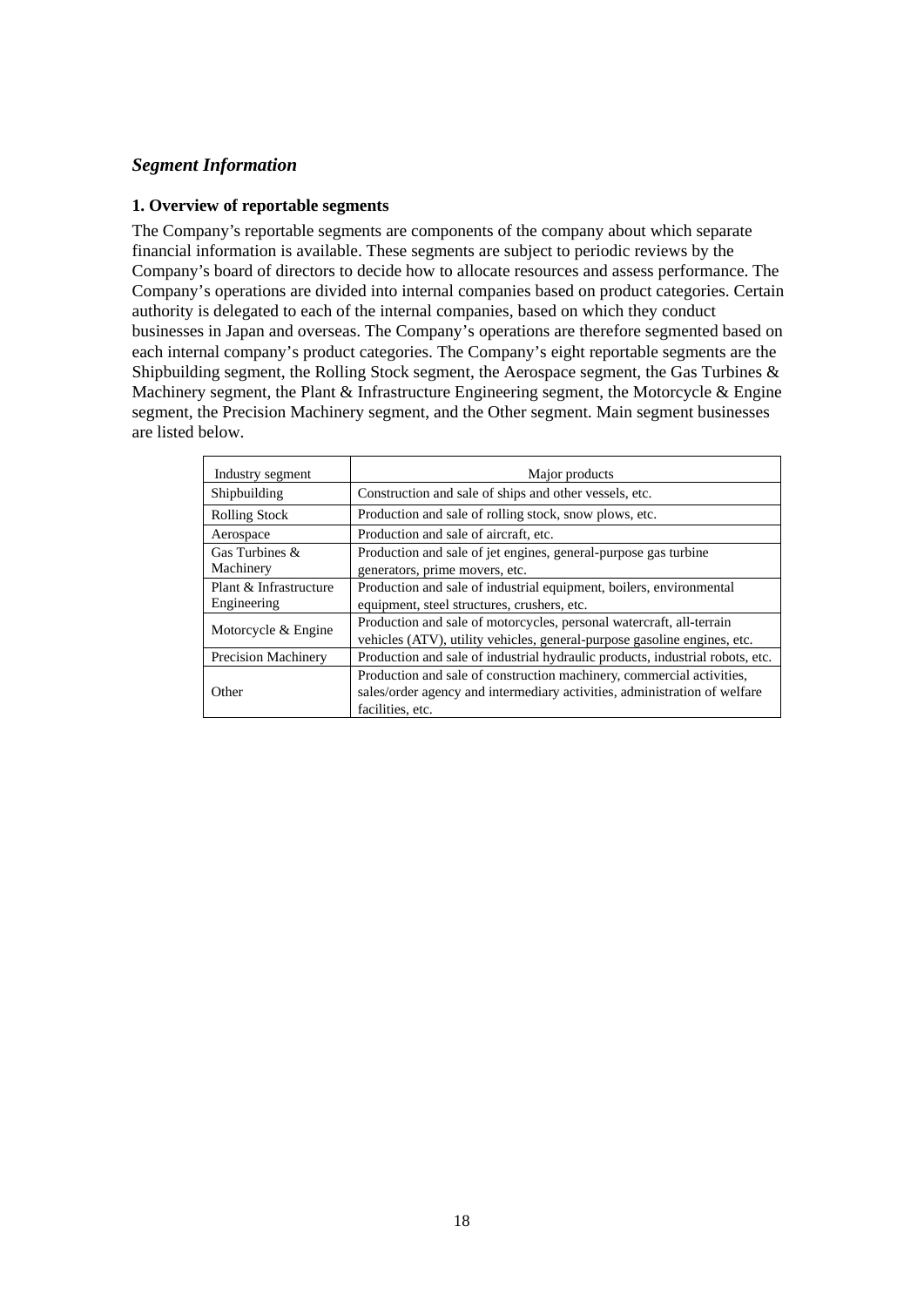## **2. Sales and income (loss) by reportable segment**

|                                    |                |                       |             | Millions of yen            |
|------------------------------------|----------------|-----------------------|-------------|----------------------------|
|                                    | External sales | Intersegment<br>sales | Total sales | Operating<br>income (loss) |
| Shipbuilding                       | 28,659         | 342                   | 29,001      | 3,318                      |
| <b>Rolling Stock</b>               | 26,680         | 93                    | 26,773      | 1.779                      |
| Aerospace                          | 34.211         | 390                   | 34,601      | (1, 857)                   |
| Gas Turbines & Machinery           | 49,906         | 5,937                 | 55,843      | 4,057                      |
| Plant & Infrastructure Engineering | 20,456         | 785                   | 21,242      | 285                        |
| Motorcycle & Engine                | 65.169         | 321                   | 65,490      | 774                        |
| <b>Precision Machinery</b>         | 27,854         | 2,818                 | 30,672      | 3,958                      |
| Other                              | 24.449         | 7,012                 | 31,462      | 35                         |
| Reportable segment total           | 277,387        | 17.701                | 295,088     | 12,352                     |
| Adjustments*1                      |                | (17,701)              | (17,701)    | (695)                      |
| Consolidated total                 | 277,387        |                       | 277,387     | 11,657                     |

Three months ended June 30, 2010 (April 1, 2010 – June 30, 2010)

Notes:

1.Breakdown of adjustments:

|                               | Millions of yen |
|-------------------------------|-----------------|
| Income                        | Amount          |
| Intersegment sales eliminated | (299)           |
| Corporate expenses*           | 396             |
| Total                         | 695             |

\*Corporate expenses represent expenses not attributable to reportable segments such as selling, general and administrative expenses.

2. Segment income adjustments are based on operating income reported on the quarterly consolidated statements of income for the corresponding period.

## **3. Impairment loss on fixed assets and goodwill by reportable segment**

Not applicable

## **Additional information**

Effective the first quarter of the fiscal year ending March 31, 2011, the Company adopted the *Revised Accounting Standard for Disclosures about Segments of an Enterprise and Related Information* (ASBJ Statement No. 17, revised March 27, 2009) and its associated *Guidance on the Accounting Standard for Disclosures about Segments of an Enterprise and Related Information* (Guidance No. 20, March 21, 2008).

## **(6) Notes on significant changes in the amount of shareholders' equity**

Not applicable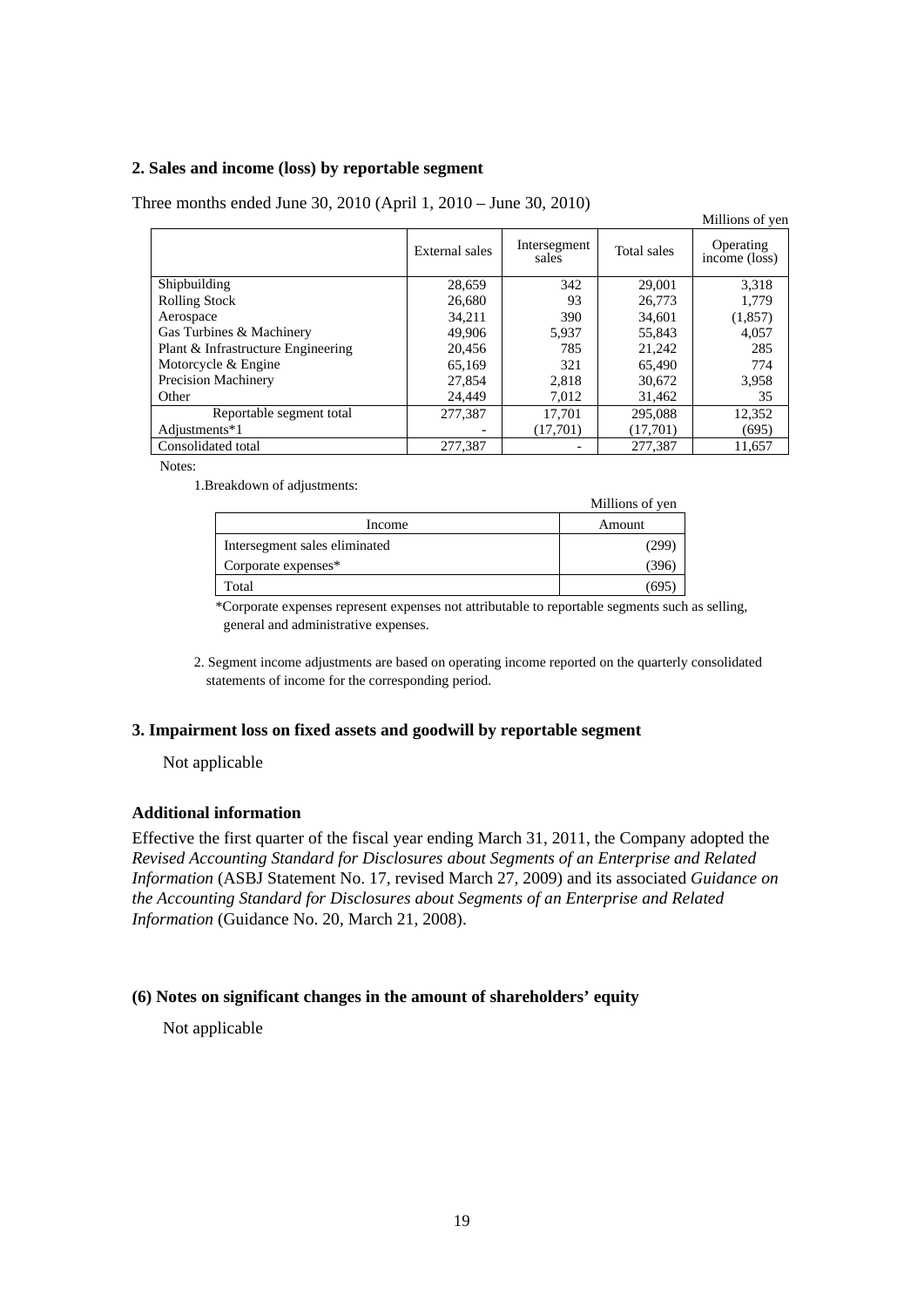## **4. Supplementary information**

### **(1) Orders and sales (consolidated)**

Effective from the first quarter of the current fiscal year, the Group adopted *Accounting Standard for Disclosures about Segments of an Enterprise and Related Information* and associated guidance. The Group also changed the names of its Consumer Products & Machinery segment and Hydraulic Machinery segment to the Motorcycle & Engine segment and Precision Machinery segment, respectively, in conjunction with the April 2010 adoption of new industry segmentation for internal reporting. Additionally, the crushing machinery business- previously part of the Rolling Stock segment and the industrial robot businesspreviously part of the Consumer Products & Machinery segment were respectively transplanted to the Plant & Infrastructure Engineering segment and Precision Machinery segment effective from April 2010.

To reflect this change, the figures of orders received, net sales, and order backlog of the three months ended June 30, 2009 and the year ended March 31, 2010 in the table below have been restated based on the newly adopted accounting standard and guidance and the resegmentation of operations.

#### **Orders received**

|                                    | Three months ended June<br>30, 2009 |            | Three months ended June<br>30, 2010 |            | Year ended March 31,<br>2010 |            |
|------------------------------------|-------------------------------------|------------|-------------------------------------|------------|------------------------------|------------|
|                                    | million yen                         | % of total | million yen                         | % of total | million yen                  | % of total |
| Shipbuilding                       | 1.844                               | 0.9        | 1,662                               | 0.5        | 16,128                       | 1.6        |
| <b>Rolling Stock</b>               | 25.514                              | 13.3       | 101,583                             | 30.8       | 66,269                       | 6.6        |
| Aerospace                          | 11.460                              | 5.9        | 36.594                              | 11.1       | 171,380                      | 17.1       |
| Gas Turbines & Machinery           | 52,334                              | 27.3       | 33,080                              | 10.0       | 226,228                      | 22.5       |
| Plant & Infrastructure Engineering | 15,814                              | 8.2        | 32,061                              | 9.7        | 135,664                      | 13.5       |
| Motorcycle & Engine                | 58,077                              | 30.2       | 65,169                              | 19.7       | 203,084                      | 20.2       |
| <b>Precision Machinery</b>         | 13,167                              | 6.8        | 35,065                              | 10.6       | 84,948                       | 8.4        |
| Other                              | 13,519                              | 7.0        | 24,271                              | 7.3        | 97,584                       | 9.7        |
| Total                              | 191,733                             | 100.0      | 329,488                             | 100.0      | 1.001.290                    | 100.0      |

Note: The Motorcycle & Engine segment's orders received are equal to its net sales as production is based mainly on estimated demand.

#### **Net sales**

|                                    | Three months ended June<br>30, 2009 |            | Three months ended June<br>30, 2010 |            | Year ended March 31.<br>2010 |            |
|------------------------------------|-------------------------------------|------------|-------------------------------------|------------|------------------------------|------------|
|                                    | million yen                         | % of total | million yen                         | % of total | million yen                  | % of total |
| Shipbuilding                       | 39.403                              | 15.3       | 28,659                              | 10.3       | 151,893                      | 12.9       |
| <b>Rolling Stock</b>               | 37,507                              | 14.6       | 26,680                              | 9.6        | 150,071                      | 12.7       |
| Aerospace                          | 26,696                              | 10.4       | 34.211                              | 12.3       | 188,892                      | 16.1       |
| Gas Turbines & Machinery           | 44,753                              | 17.4       | 49,906                              | 17.9       | 191,379                      | 16.3       |
| Plant & Infrastructure Engineering | 16,535                              | 6.4        | 20,456                              | 7.3        | 107,580                      | 9.1        |
| Motorcycle & Engine                | 58,077                              | 22.6       | 65,169                              | 23.4       | 203,084                      | 17.3       |
| <b>Precision Machinery</b>         | 16,506                              | 6.4        | 27,854                              | 10.0       | 82.715                       | 7.0        |
| Other                              | 17.277                              | 6.7        | 24,449                              | 8.8        | 97,855                       | 8.3        |
| Total                              | 256,757                             | 100.0      | 277,387                             | 100.0      | 1,173,473                    | 100.0      |